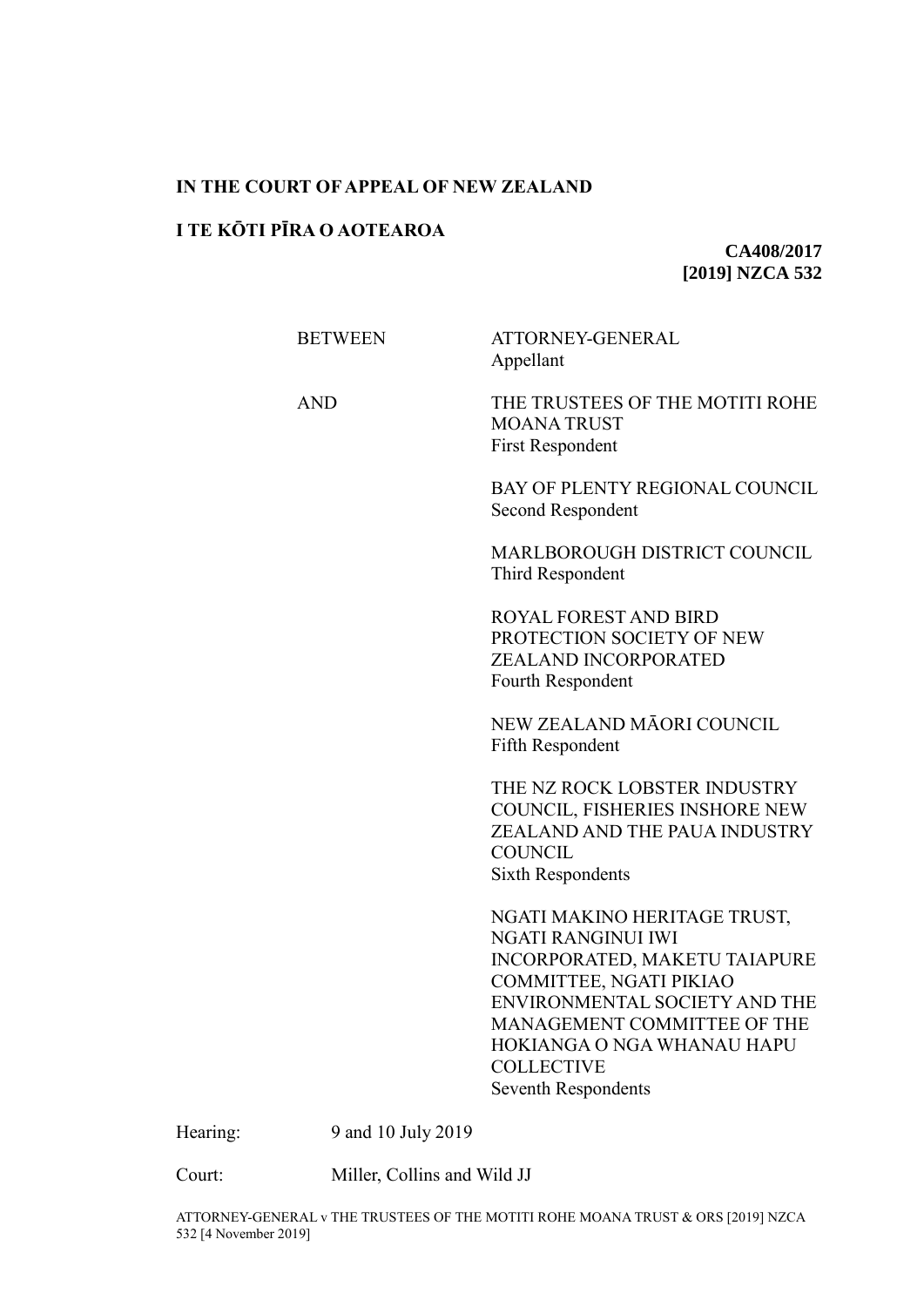| Counsel:  | N C Anderson and S J Jensen for Appellant<br>B O'Callahan and R B Enright for First Respondent<br>M H Hill and R M Boyte for Second Respondent<br>J W Maassen and B D Mead for Third Respondent<br>S R Gepp and P D Anderson for Fourth Respondent<br>R B Enright for Fifth Respondent<br>J M Appleyard and A Hill for Sixth Respondents<br>J M Pou for Seventh Respondents |
|-----------|-----------------------------------------------------------------------------------------------------------------------------------------------------------------------------------------------------------------------------------------------------------------------------------------------------------------------------------------------------------------------------|
| Judgment: | 4 November 2019 at 11.30 am                                                                                                                                                                                                                                                                                                                                                 |

# **JUDGMENT OF THE COURT**

**We answer the questions of law in [81] of this judgment.**

# **REASONS OF THE COURT**

(Given by Miller J)

# **Table of Contents**

| <b>Introduction</b>                                                                 | $[1]$              |
|-------------------------------------------------------------------------------------|--------------------|
| The appeal                                                                          | $[10]$             |
| The circumstances leading to the appeal                                             | $\lceil 13 \rceil$ |
| The Crown position throughout proceedings                                           | [24]               |
| Our approach to the issues                                                          | $\lceil 26 \rceil$ |
| The functions and powers of regional councils in the coastal marine area            | [27]               |
| The New Zealand Coastal Policy Statement (NZCPS)                                    | [38]               |
| New Zealand's international obligation to protect indigenous biodiversity           | [40]               |
| <b>Indigenous biodiversity and the Fisheries Act</b>                                | [43]               |
| Question One: Does s 30(2) of the RMA only prevent a regional council from          |                    |
| controlling activity in the coastal marine area if the purpose of those controls is |                    |
| either to manage the utilisation of fisheries resources or to maintain the          |                    |
| sustainability of the aquatic environment as a fishing resource?                    | $[51]$             |
| The two statutes pursue different objectives                                        |                    |
| Maintenance of indigenous biodiversity was deliberately assigned to regional        |                    |
| councils                                                                            | $[53]$             |
| The two statutes "look at" each other                                               | [56]               |
| Maintaining indigenous biodiversity is a discrete function                          | [59]               |
| In this case maintaining indigenous biodiversity engages other council              |                    |
| functions                                                                           | [60]               |
| The objective of the prohibition in s $30(2)$                                       | [63]               |
| Regional council functions in practice                                              | [64]               |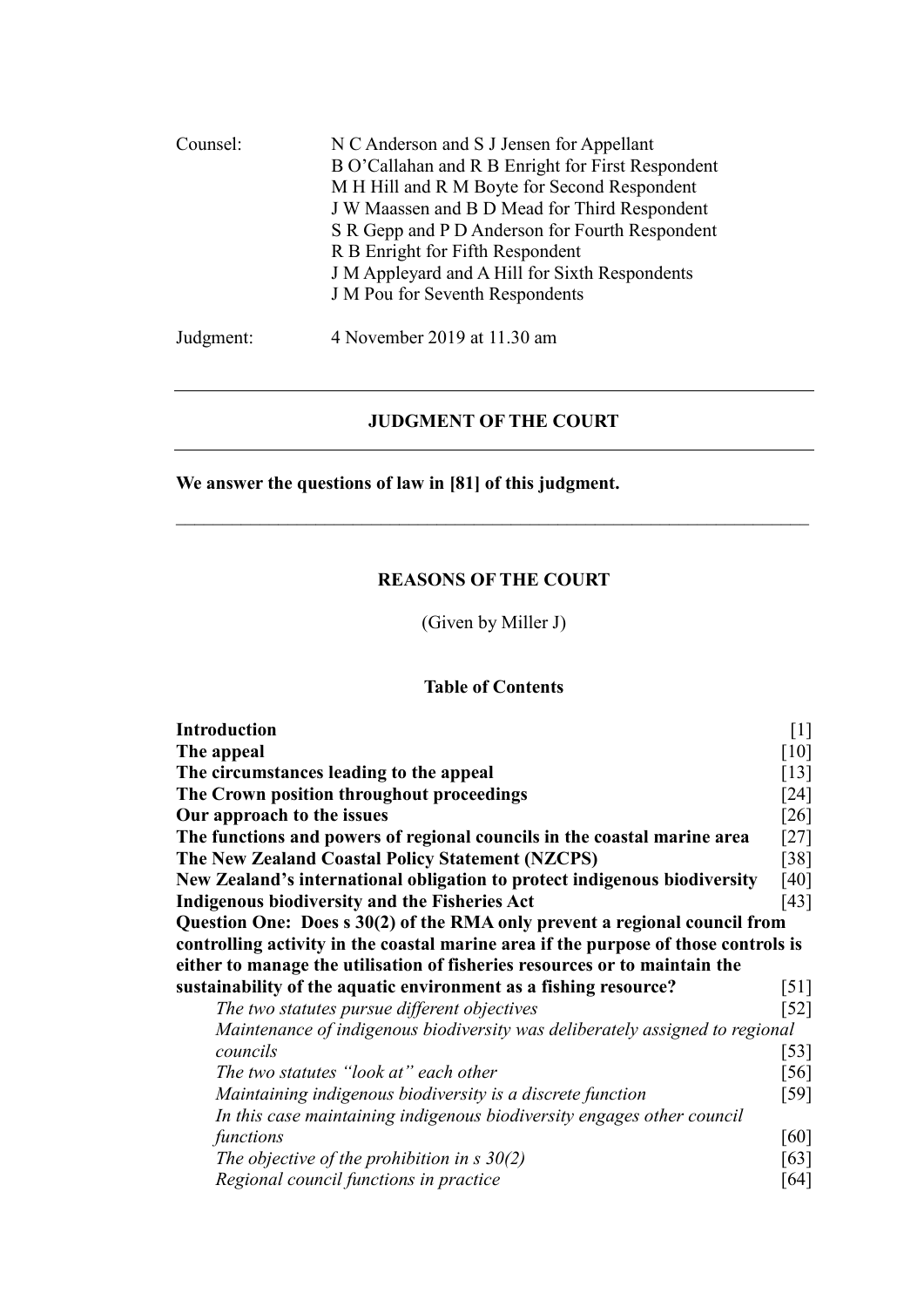*Duplication of function and institutional competence* [\[66\]](#page-29-0) *Conclusion: a regional council may perform its s 30 functions in the coastal marine area provided it does not act for Fisheries Act purposes* [\[67\]](#page-29-1) **Question Two: Can a regional council exercise all of its functions under the RMA concerning the protection of Māori values and interests in the coastal marine area provided that they are not inconsistent with the special provision made for Māori interests under the Fisheries Act?** [\[68\]](#page-29-2) **Question Three: To what extent, if any, does s 30(2) of the RMA prevent a regional council from performing its function to maintain indigenous biodiversity under s 30(1)(ga)? In answering this question, is it correct to say that it is only appropriate for a regional council to exercise this function if it is strictly necessary to achieve that purpose?** [\[74\]](#page-31-0) **Question Four: Did the High Court err by setting aside the declaration made by the Environment Court and should it have made a different declaration?** [\[77\]](#page-32-0) **Decision** [\[81\]](#page-34-0) **Costs** [\[82\]](#page-35-0)

## **Introduction**

 $\overline{a}$ 

<span id="page-2-0"></span>[1] The general question before us is whether regional councils may prohibit fishing in specified parts of the coastal marine area to maintain indigenous biodiversity when the biodiversity concerned includes fish species the taking of which is separately regulated under fisheries legislation for a different purpose: their sustainable utilisation.

[2] This is a question of law. It arises in the following way. The Resource Management Act 1991 (RMA) assigns to regional councils, in conjunction with the Minister of Conservation, a number of functions to do with the coastal marine area, which covers the area between mean high water springs and the outer limits of the territorial sea.<sup>1</sup> The councils exercise control through regional plans that incorporate objectives and policies promulgated in a coastal policy statement issued by the Minister.<sup>2</sup> Under s  $30(1)(d)$  the functions of regional councils and the Minister in the coastal marine area include control of (i) land and associated natural and physical resources, (ii) the occupation of space in and extraction of natural materials from the coastal marine area, and (vii) activities in relation to the surface of water.

<sup>&</sup>lt;sup>1</sup> Resource Management Act 1991 [RMA], s 2. The definition is a little more extensive than our summary, but the differences are not material for our purposes.

<sup>&</sup>lt;sup>2</sup> Coastal policy statements are a species of national policy statement issued under ss 56–58 of the RMA.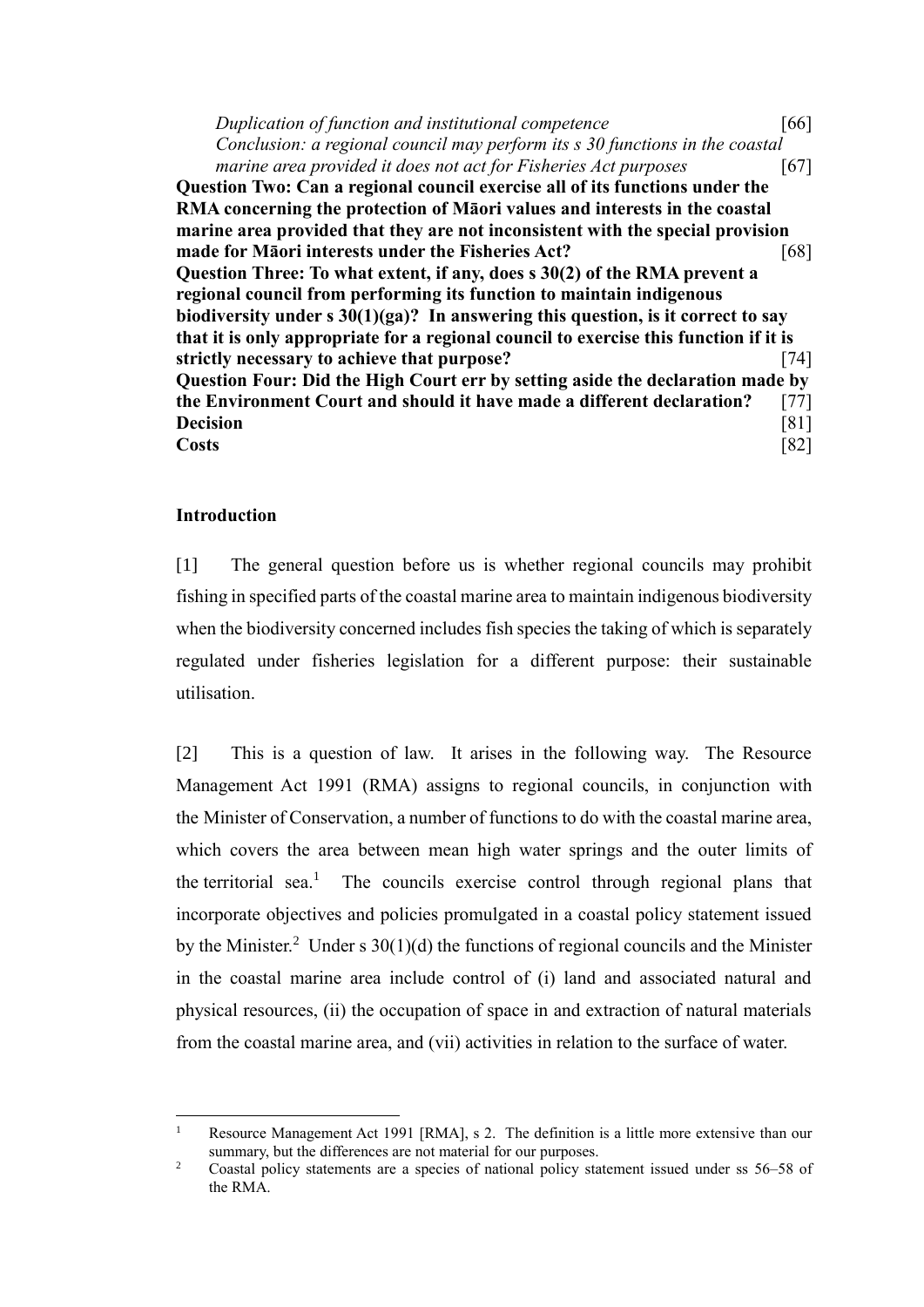[3] However, there is an express limit to the power conferred. It yields in some circumstances to fisheries legislation. A regional council and the Minister of Conservation "must not perform" the three s 30(1)(d) functions just listed "to control the taking, allocation or enhancement of fisheries resources for the purpose of managing fishing or fisheries resources controlled under the Fisheries Act 1996". So provides s 30(2) of the RMA.

[4] The RMA also assigns to regional councils, in s  $30(1)(ga)$ , the function of establishing, implementing and reviewing objectives, policies and methods for maintaining indigenous biological diversity in their regions. That function extends to the coastal marine area. It is not among those expressly subject to the jurisdictional limit in  $s$  30(2).

[5] The circumstances that led to the appeal indicate that it is a matter of no small importance. The Bay of Plenty Regional Council ("the BOP Council" or "the Council") has agreed to prohibit fishing in three areas of outstanding natural character; Ōtāiti (including Te Papa, Te Porotiti and Okaparu reefs), Motunau Island, and Motuhaku Island. The Council accepts that it will thereby exercise its control of land and resources in the coastal marine area. $3$  It is acting to protect indigenous biodiversity from the effects of unsustainable fishing activity that has been permitted under the Fisheries Act. There is undisputed evidence that overfishing of snapper and crayfish, in particular, has allowed kina to flourish and destroy kelp forests that nurture other species, leaving near-monocultures that are known as kina barrens.

[6] There is much overlap between the power that the Council claims to control resource use in the coastal marine area and the powers of the Minister of Fisheries under the Fisheries Act. Snapper and crayfish are among fisheries resources controlled under the Fisheries Act. The Minister of Fisheries might have halted fishing in the same areas to protect them and the aquatic environment, but did not.

[7] Supported by the Attorney-General, the Council contends that its jurisdiction over fishing resources that are controlled under the Fisheries Act is ultimately defined not by subject matter or effect but according to the purpose for which it acts. It says

<sup>&</sup>lt;sup>3</sup> Land includes land that is under water, s 2.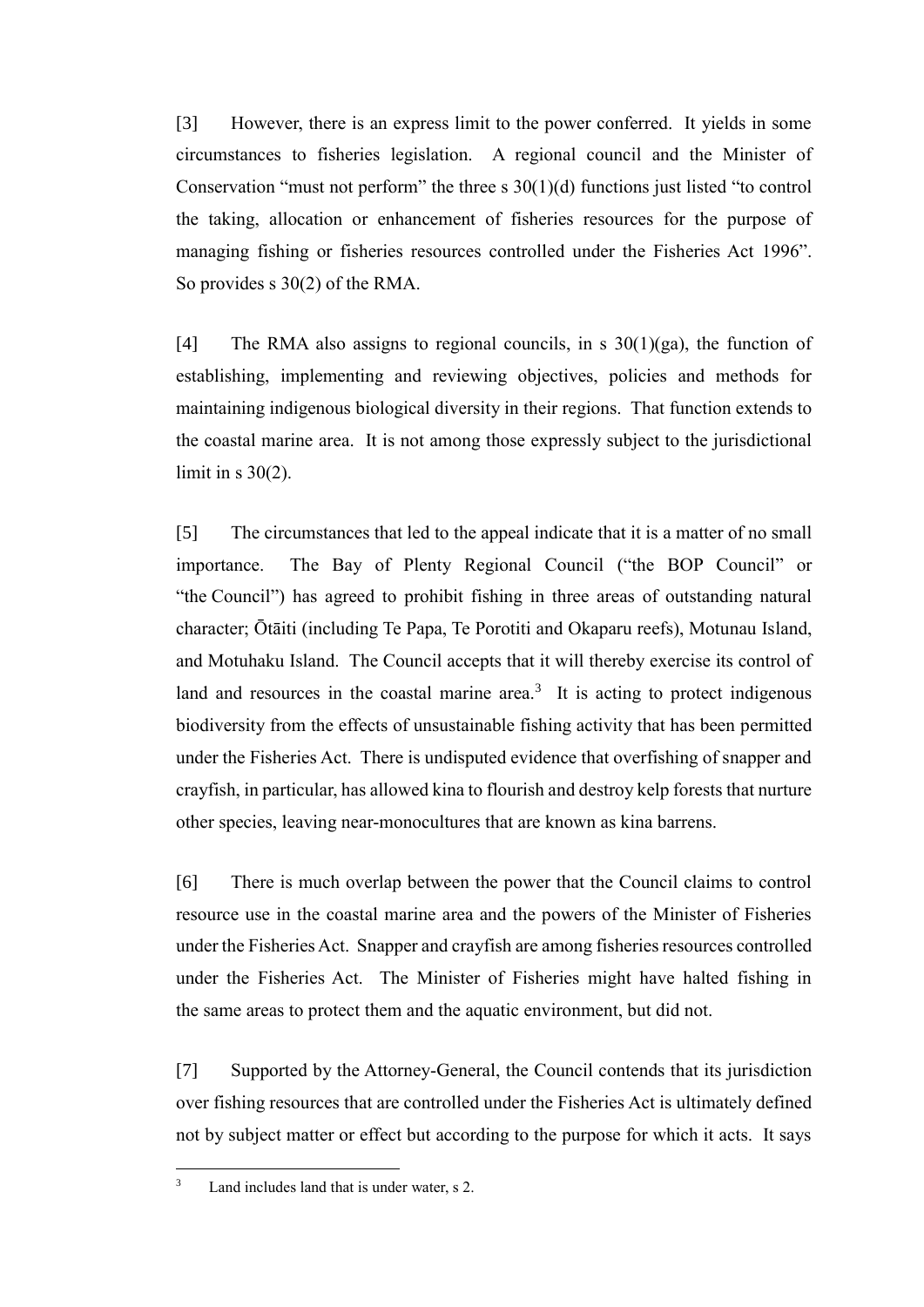it may prohibit fishing in specified parts of the coastal marine area so long as its purpose is that of maintaining indigenous biodiversity rather than that of managing fishing for the Fisheries Act objective of sustainable utilisation. This is to accept that the prohibition in s 30(2) can apply when the Council acts to maintain indigenous biodiversity. But the Council contends that it may intervene so long as it does not do so for a Fisheries Act purpose.

[8] The Fishing Industry Parties (the collective sixth respondents) respond that regional councils have no authority to control fishing to maintain indigenous biodiversity, for to do so is to manage fishing resources controlled under the Fisheries Act. It matters not that a council's ultimate purpose in prohibiting fishing may be that of maintaining indigenous biodiversity rather than achieving sustainable utilisation: the power to intervene rests with the Minister of Fisheries alone. It has been exercised often in the past to protect the aquatic environment, and it could have been exercised here. They say that if the Attorney and other respondents are correct, regulatory control over fisheries will be duplicated, regional councils will perform fisheries management functions for which they lack institutional competence, and jurisdictional disputes will proliferate.

[9] Other interested parties, who include the Motiti Rohe Moana Trust (the Trust) and Marlborough District Council, promote a wider interpretation of a regional council's powers, saying that the function of protecting indigenous biodiversity is not subject to the prohibition in s 30(2) and a regional council need not exercise particular restraint when performing that function in the coastal marine area. Rather, the RMA and Fisheries Act are complementary, each serving in different ways to protect the environment.

## **The appeal**

 $\overline{a}$ 

<span id="page-4-0"></span>[10] This is an appeal by leave on four questions of law<sup>4</sup> from a judgment of Whata J holding that s 30(2) does not prohibit the Council from acting to maintain indigenous biodiversity in the coastal marine area if it acts a) for the purpose of protecting indigenous biodiversity and b) only to the extent strictly necessary to

<sup>&</sup>lt;sup>4</sup> *Attorney-General v Trustees of the Motiti Rohe Moana Trust* [2018] NZCA 67 [Leave decision].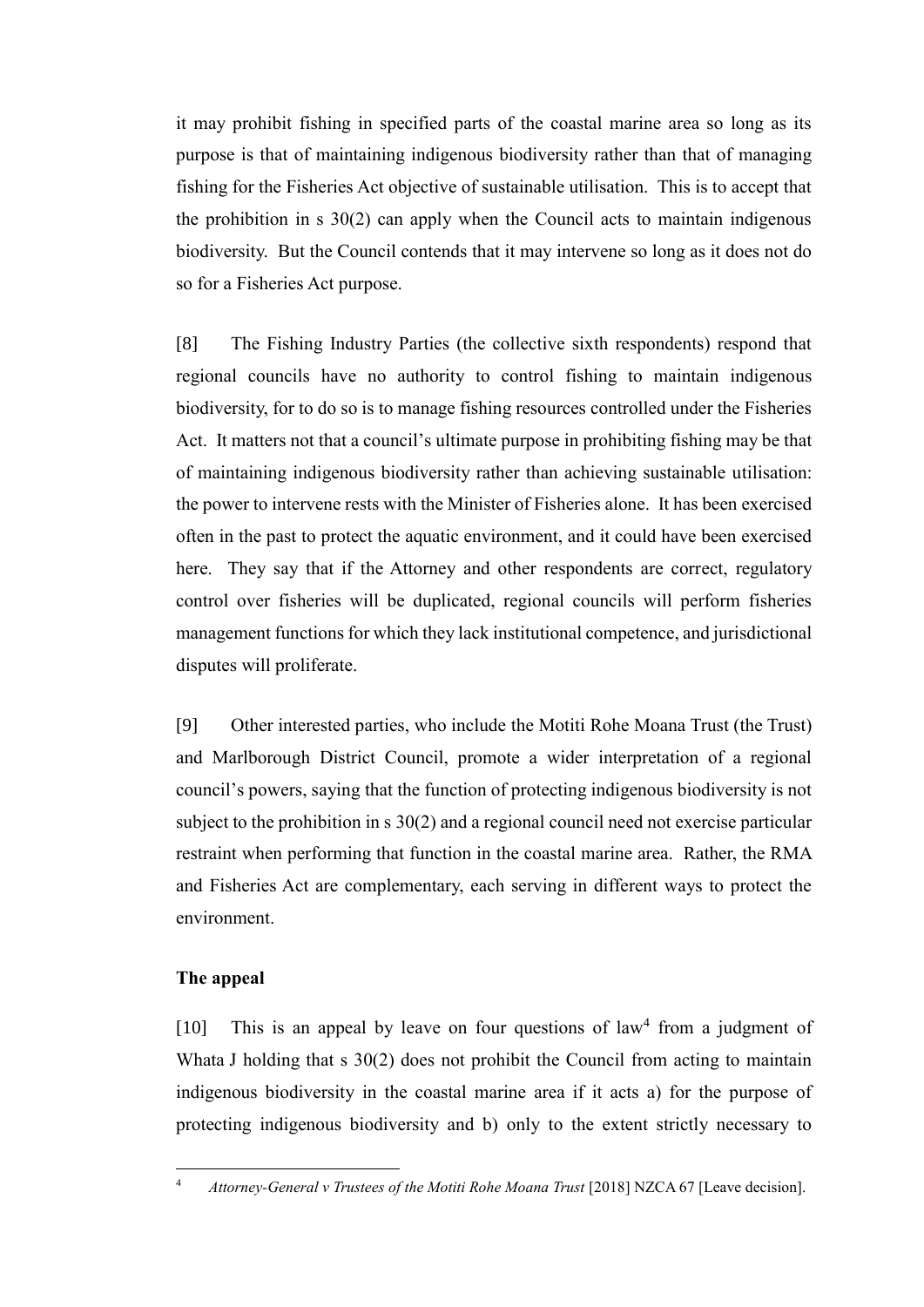perform that function.<sup>5</sup> The Judge added the "strictly necessary" qualification because he reasoned that the Fisheries Act regime prevails where there is conflict, since it specifically addresses "the utilisation of fisheries resources" and "the effects of fishing on the biological sustainability of the aquatic environment as a resource for fishing needs".<sup>6</sup> He declined to make declarations to that effect, reasoning that the subject matter was too broad and there was a need for flexibility in application.<sup>7</sup>

# [11] The questions of law are: $8<sup>8</sup>$

#### Question one:

Does s 30(2) of the Resource Management Act 1991 only prevent a regional council from controlling activity in the coastal marine area if the purpose of those controls is either to manage the utilisation of fisheries resources or to maintain the sustainability of the aquatic environment as a fishing resource?

#### Question two:

Can a regional council exercise all of its functions under the Resource Management Act concerning the protection of Māori values and interests in the coastal marine area provided that they are not inconsistent with the special provision made for Māori interests under the Fisheries Act 1996?

### Question three:

- (a) To what extent, if any, does s 30(2) of the Resource Management Act prevent a regional council from performing its function to maintain indigenous biodiversity under s  $30(1)(ga)?$
- (b) In answering this question, is it correct to say that it is only appropriate for a regional council to exercise this function if it is strictly necessary to achieve that purpose?

Question four:

Did the High Court err by setting aside the declaration made by the Environment Court and should it have made a different declaration?

 $\overline{5}$ <sup>5</sup> *Attorney-General v Trustees of the Motiti Rohe Moana Trust* [2017] NZHC 1429, (2017) 20 ELRNZ 1 [First judgment of Whata J].

 $6$  At [109].

<sup>&</sup>lt;sup>7</sup> At [137]; and see *Attorney-General v Trustees of the Motiti Rohe Moana Trust* [2017] NZHC 1886 [Second judgment of Whata J].

<sup>8</sup> Leave decision, above n 4.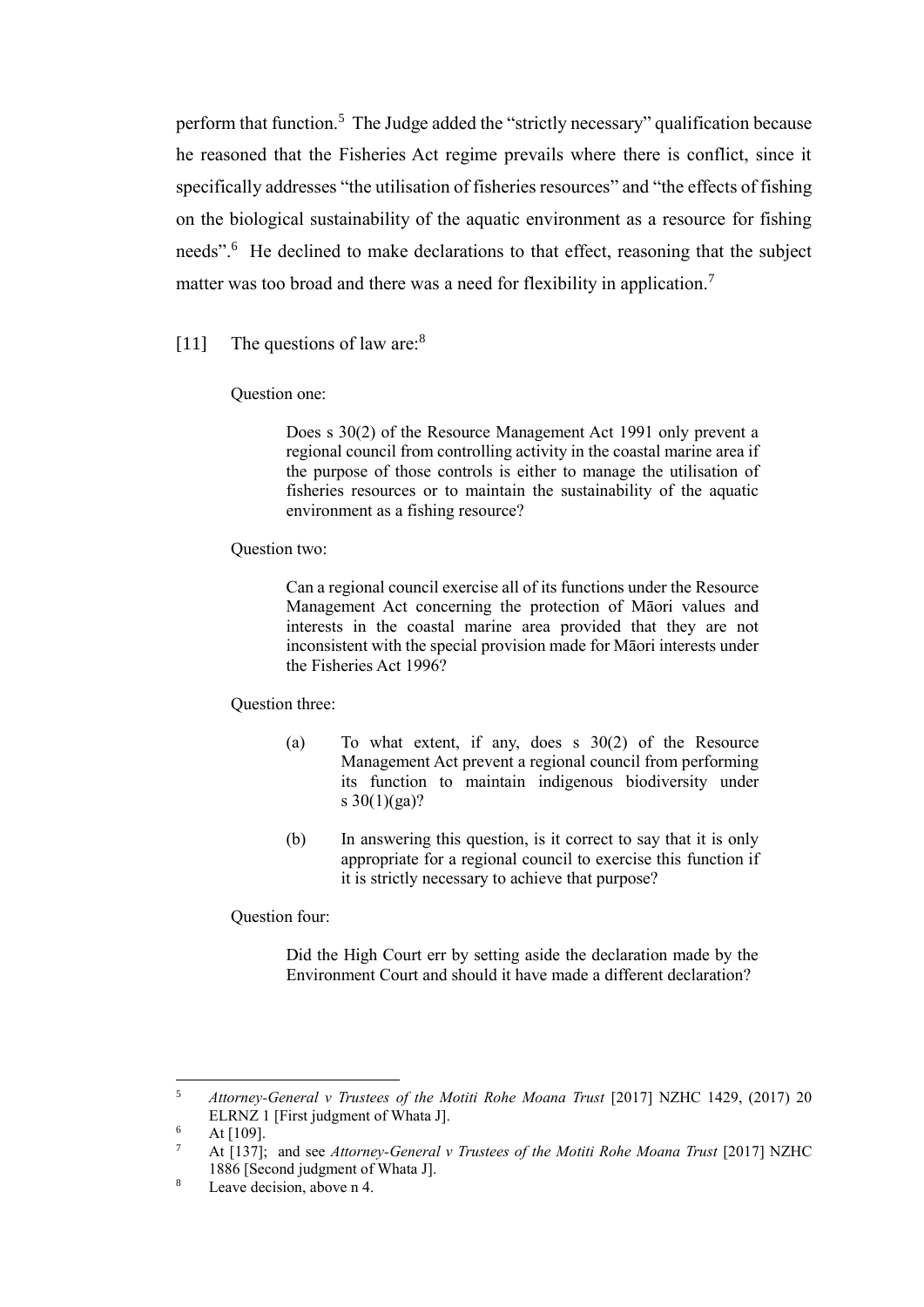[12] The Attorney, whose appeal it is, no longer seeks an answer to questions one and two. They remain live, however, because this Court has reasoned that they must be addressed when answering questions three and four.<sup>9</sup> The sixth respondents, the Fishing Industry Parties, who are among a number of intervenors in this Court, have helpfully assumed the burden of arguing questions one and two from an appellant's perspective.

## **The circumstances leading to the appeal**

<span id="page-6-0"></span>[13] In 2014 the BOP Council proposed a Regional Coastal Environment Plan (the Plan). The area subject to the Plan included the immediate surroundings to Motiti island, offshore Tokau Reefs and the Astrolabe Reef/Ōtāiti (which is considered taonga and waahi tapu by local hapu). These areas fall within the Motiti rohe (boundary or area).

[14] Mr Nepia Ranapia, affiliated with Ngāti Pau, Ngāti Kauaewera and Ngāti Takahanga, explains the importance of the Motiti rohe to tangata whenua:

Otaiti, together with the other islands, reefs and toka (rocks) in the sea surrounding Motiti, is spiritually connected to a rock on Motiti known as Te Kopu Whakāiri/Tu Whakāiri — the womb of this sacred island. In this respect, Otaiti is one of the physical anchors which hold the spiritual essence — the mauri — which allows the kaitiaki to exist. Any work which disturbs the kaitiaki on the reef will inevitably harm the people on the island through this spiritual connection with Te Kopu Whakāiri/Tu Whakāiri.

[15] The Trust originally opposed the proposed Plan in general terms for not complying with principles of the Treaty of Waitangi and the Council's failure to apply mātauranga Māori or engage with local Māori with connections to Motiti and its waters.

[16] We interpolate that the Trust does not speak for particular iwi or hapu with claims to the area. It was described to us as a marae-based group. The trustees are kaumātua of Motiti, and the Trust's primary objective is to act on behalf of Nga Hapu o Te Moutere o Motiti for the purposes of resource management, fisheries, aquaculture

 $\overline{9}$ <sup>9</sup> *Attorney-General v Trustees of the Motiti Rohe Moana Trust* CA408/17, 14 February 2019 [Minute of Asher J].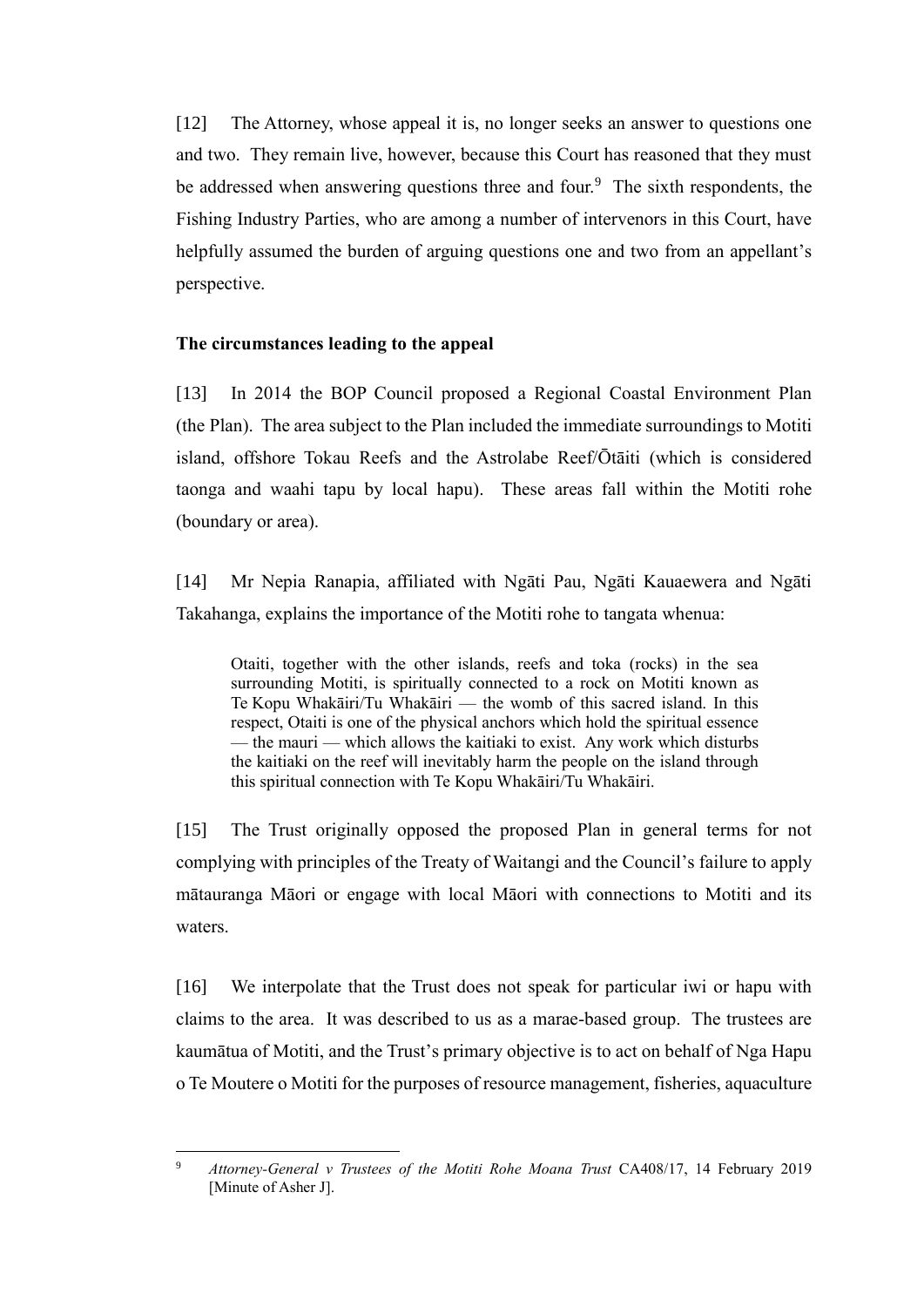and other matters within the Motiti rohe moana. The other parties acknowledged, as do we, the important service the Trust has performed by pursuing this case.<sup>10</sup>

[17] After the Council had heard submissions, the Trust filed an appeal in the Environment Court.<sup>11</sup> Mediation failed, as did the Council's application to strike out the appeal.<sup>12</sup> The Trust also filed a separate application for declarations. The strike-out and declarations applications were initially to be heard together but were split due to time constraints.<sup>13</sup> This has ultimately resulted in the decision on appeal, stemming from the Environment Court's decision on the declaration application, being somewhat divorced from the factual setting of the dispute, a point which must be borne in mind when considering the questions we are to answer.

[18] The Environment Court heard the application in 2016, concluding that s  $30(1)(ga)$  was not caught by the s  $30(2)$  limitation and therefore regional councils had jurisdiction to create objectives, policies, and methods to maintain indigenous biodiversity.<sup>14</sup> It reasoned that functional overlap between the Fisheries Act and the RMA was anticipated by the legislature, which did not intend to read down s  $30(1)(ga)$  to make it subject to s  $30(2)$  when it had expressly made certain s  $30(1)(d)$ provisions subject to the subs (2) limitation.<sup>15</sup>

[19] It granted declarations in favour of the Trust:<sup>16</sup>

(1) It is lawful (intra vires) for the Council to include objectives, policies and methods (including rules) in its proposed Regional Coastal Environment Plan in spatially defined parts of the coastal marine area

<sup>&</sup>lt;sup>10</sup> After the hearing, on 1 October 2019, the Court received a letter from Te Patuwai Tribal Executive Committee questioning the Trust's standing on the basis it does not represent any hapu or iwi of Motiti island. The Committee requested that this judgment be deferred until after the Waitangi Tribunal's determination about the appropriate mana whenua of Motiti and requested to be involved in the appeal as intervenor. We decline these requests. The Trust does not claim to speak on behalf of any Motiti hapu and the decision does not determine who holds mana whenua status. The substantive merits of the Environment Court decision are not before us.

<sup>11</sup> Another appeal against the natural heritage provisions of the Plan was also brought: *Royal Forest and Bird Protection Society of New Zealand Inc v Bay of Plenty Regional Council* [2017] NZEnvC 045; and *Royal Forest and Bird Protection Society of New Zealand Inc v Bay of Plenty Regional Council* [2017] NZHC 3080, [2019] NZRMA 1.

<sup>&</sup>lt;sup>12</sup> Motiti Rohe Moana Trust v Bay of Plenty Regional Council [2016] NZEnvC 190, [2017] NZRMA 87 [EnvC Strike-out decision].

<sup>&</sup>lt;sup>13</sup> *Trustees of the Motiti Rohe Moana Trust v Bay of Plenty Regional Council* [2016] NZEnvC 240 [EnvC declaratory judgment] at [3].

 $\frac{14}{15}$  At [40].

 $15$  At [39].<br> $16$  At [66]

At  $[66]$ .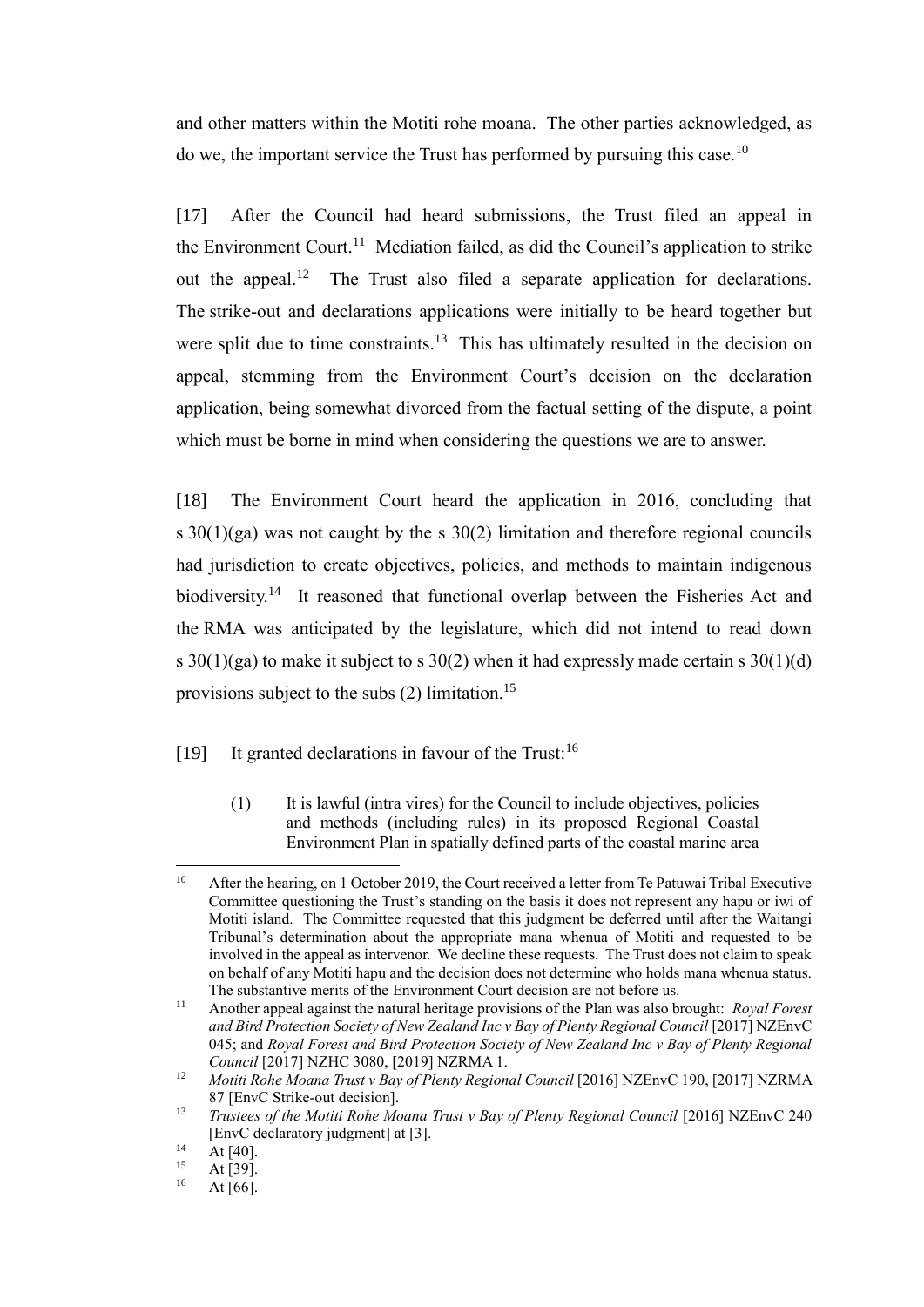that avoid, limit or discourage fishing techniques or methods with a sole or dominant purpose to achieve any or all of the following:

- (a) maintain indigenous biological diversity;
- (b) protect areas of significant indigenous vegetation and significant habitats of indigenous fauna in the coastal marine area;
- (c) preserve the natural character of the coastal environment (including the coastal marine area);
- (d) recognise and provide for the relationship of Māori and their culture and traditions with the ancestral waters and taonga;
- (e) have particular regard to the exercise of kaitiakitanga;
- (f) have particular regard to intrinsic values of ecosystems;
- (g) take into account the duty of active protection of taonga, including restoration of mauri, as part of the principles of the Treaty of Waitangi.
- (2) "Fishing" in the above declarations is as defined in s 2 of the RMA. For clarity, it includes disturbance of the seabed for the purposes of fishing. The declarations do not relate to aquaculture activities as defined in s 2 of the RMA.
- (3) There may be other provisions that are justified to avoid, limit or discourage fishing techniques or methods but are not the subject of this application for declaration. Nothing in the above excludes or limits a merits-based consideration of whether the particular proposals are appropriate in the context of the proposed Regional Coastal Environment Plan.

[20] The Attorney appealed to the High Court. Whata J held that a regional council is precluded by s  $30(2)$  from exercising its functions in s  $30(1)(d)(i)$ , (ii) and (vii) to manage the utilisation of fisheries resources or the effects of fishing on the biological sustainability of the aquatic environment as a resource for fishing.<sup>17</sup> However, it may exercise its functions to manage effects of fishing that are not directly related to biological sustainability of the aquatic environment as a resource for fishing needs, including "matters Māori" (provided they are not inconsistent with the special provision for Māori interests under the Fisheries Act) and to maintain indigenous biodiversity within the coastal marine area under s  $30(1)(ga)$  to the extent it is "strictly necessary" to perform that function.<sup>18</sup> The Judge set aside the Environment Court

 $17$ <sup>17</sup> First judgment of Whata J, above n 5, at [131].

At [132]−[134].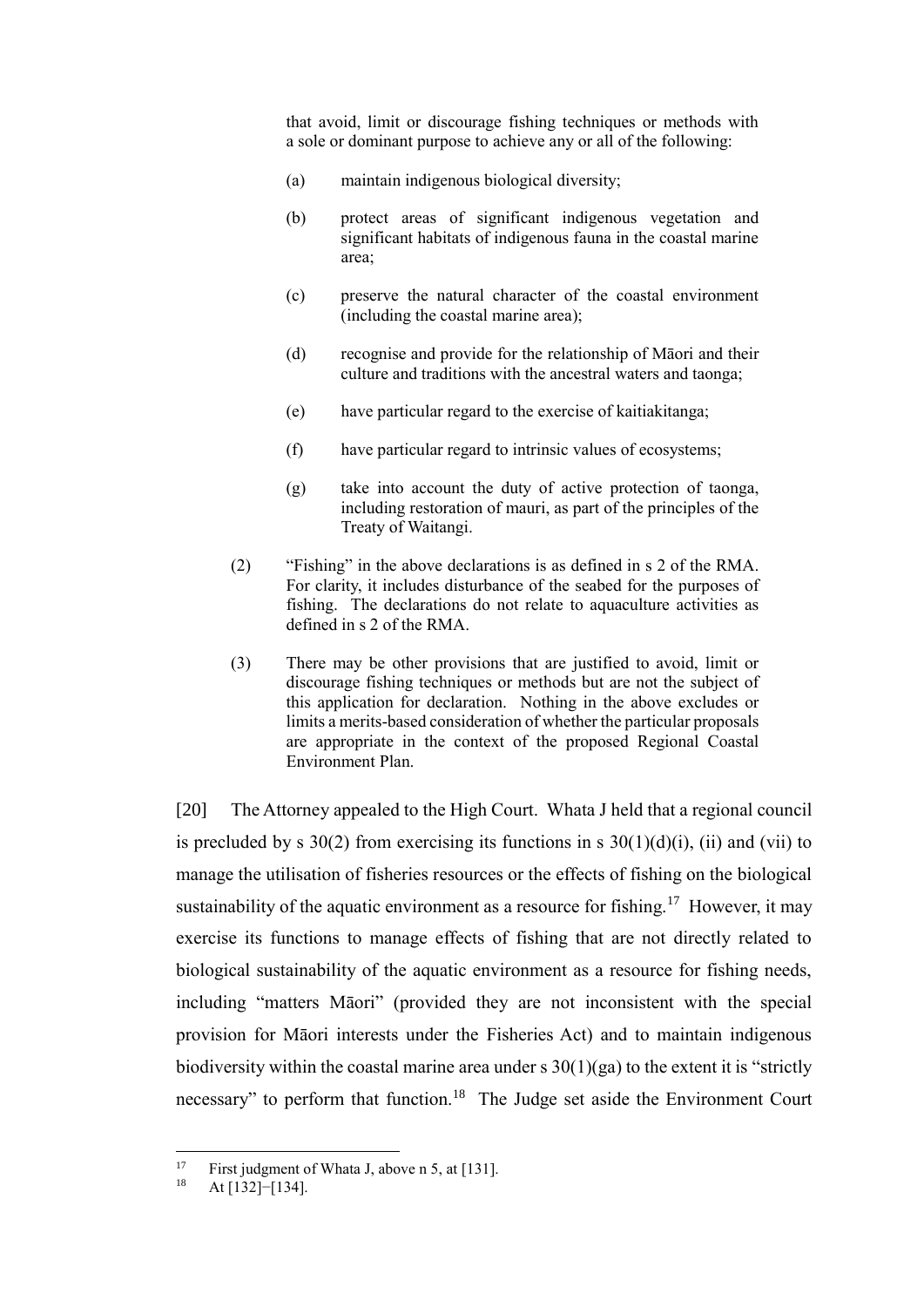declarations but declined to make any to supplant them, primarily because he was being asked to do so in the abstract rather than by reference to a set of facts.<sup>19</sup>

[21] In essence, the Judge's approach was that the more general statute, the RMA, must give way to the more specific statute, the Fisheries Act, to the extent there is a conflict between the two.<sup>20</sup> But overlap need not result in conflict. The Judge drew a distinction between the sustainability functions of the RMA and Fisheries Act:<sup>21</sup>

... the sustainability function under the [Fisheries Act] is focused on biological sustainability of the aquatic environment as a resource for fishing needs. By contrast, the RMA defines sustainability more broadly to include protection and environment more widely to mean ecosystems and their constituent parts (including people and communities), and all natural and physical resources.

He therefore afforded primacy to the Fisheries Act for the sustainable utilisation of fisheries resources now and in the future, and the effects of fishing on the biological sustainability of the aquatic environment as a resource for fishing needs.<sup>22</sup> Regional councils would remain tasked with managing the effects or externalities of fishing on the wider environment under the RMA. $^{23}$ 

[22] In a second judgment, Whata J confirmed his decision to not make a formal declaration.<sup>24</sup>

[23] On 11 May 2018, the Environment Court released an interim judgment declaring that a rule prohibiting the damage, destruction or removal of flora and fauna within three marked areas of the Motiti Natural Environment Management Area was to be included in the Plan.<sup>25</sup> The Court held that the Plan in its original form did not adequately protect and enhance areas of significant biodiversity within the region.<sup>26</sup>

<sup>&</sup>lt;sup>19</sup> At [138]; and Second judgment of Whata J, above n 7, at [20].<br><sup>20</sup> Eirst judgment of Whata J, above n 5, at [08]

<sup>&</sup>lt;sup>20</sup> First judgment of Whata J, above n 5, at [98].<br><sup>21</sup> At [9] Also see [107]-[108]

<sup>&</sup>lt;sup>21</sup> At [9]. Also see [107]–[108].<br><sup>22</sup> At [10] and [109]

<sup>&</sup>lt;sup>22</sup> At [10] and [109].<br><sup>23</sup> At [11] and [100]

 $\frac{23}{24}$  At [11] and [109].

<sup>&</sup>lt;sup>24</sup> Second judgment of Whata J, above n 7.<br><sup>25</sup> Matiti Baka Magna Trust v Bay of Blant

<sup>25</sup> *Motiti Rohe Moana Trust v Bay of Plenty Regional Council* [2018] NZEnvC 067 [EnvC Interim Judgment].

<sup>&</sup>lt;sup>26</sup> At [154].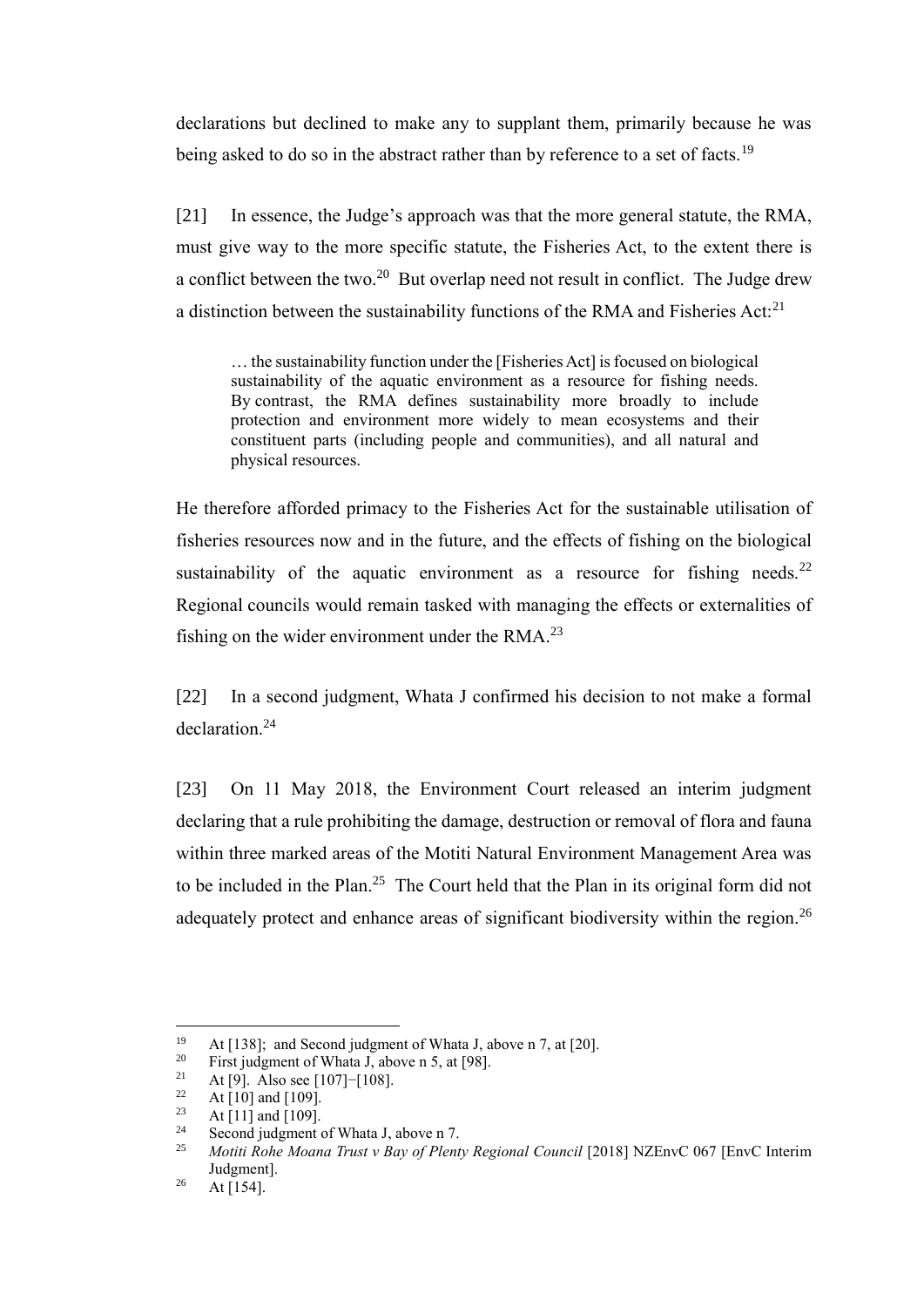The Court noted that the Minister for Primary Industries has taken no steps to protect the area.<sup>27</sup> The judgment was expressly subject to the outcome of this appeal.<sup>28</sup>

## **The Crown position throughout proceedings**

<span id="page-10-0"></span>[24] The Attorney has maintained the ultimate position that a regional council's exercise of its s  $30(1)(ga)$  function will inevitably engage specified s  $30(1)(d)$ functions and thus trigger the s 30(2) bar. But his stance on the overarching relationship between the RMA and Fisheries Act shifted between the High Court and oral argument in this Court. In the High Court and indeed in written submissions on appeal to this Court, the Attorney took the view that where fishing or a fisheries resource could be regulated under the Fisheries Act, that same activity or resource could not be regulated by a regional council under the RMA. He emphasised that biological diversity mechanisms are already in place under the Fisheries Act thus there would be little need for further RMA controls.

[25] In argument in this Court, the Attorney took a narrower view of the Fisheries Act's primacy. He conceded that regulation of fishing or fisheries resources by the Fisheries Act does not mean that same activity or resource cannot be regulated under the RMA. Rather his focus was on the purpose of the control; a specified control could not be put in place by a regional council for a Fisheries Act purpose, that is, sustainable utilisation. However, sustainable utilisation could be the consequence or effect of such a control without triggering  $s$  30(2). Thus his reading of subs (2) is now that it prevents regional councils from performing the specified  $s \frac{30(1)(d)}{d}$  functions to control the taking, allocation or enhancement of fisheries resources where its purpose (objectively ascertained) is to manage fishing or fisheries resources for sustainable utilisation.

### **Our approach to the issues**

<span id="page-10-1"></span>[26] We begin by identifying relevant functions and powers of regional councils in the coastal marine area. They include the obligation to give effect to the New Zealand Coastal Policy Statement, which we next examine. It contains a policy intended to

<sup>27</sup>  $\frac{27}{28}$  At [155].

At  $[158]$ .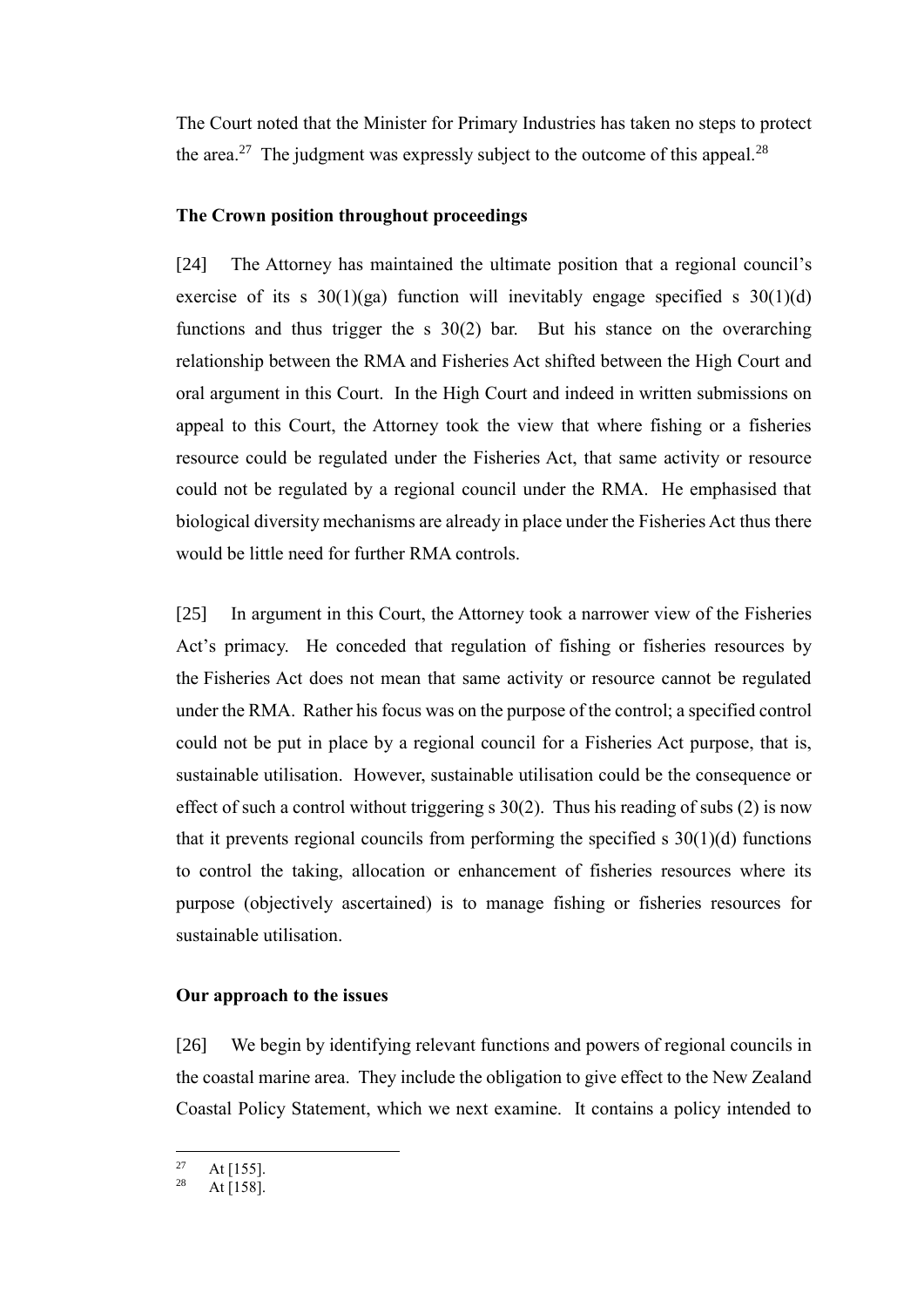protect indigenous biodiversity. We consider the origins of that policy in the 1992 Convention on Biological Diversity. We then consider the purpose and scheme of the Fisheries Act and what it has to say about protecting indigenous biodiversity. We lastly turn to the four questions of law.

#### **The functions and powers of regional councils in the coastal marine area**

<span id="page-11-0"></span>[27] We turn to the relevant provisions of the RMA.

[28] Section 30 confers extensive functions on regional councils, including the control of land and resource use for purposes ranging from land development to soil and water conservation. These functions are to be exercised to give effect to the Act, the primary purpose of which is to promote the sustainable management of natural and physical resources.<sup>29</sup> Sustainable management recognises among other things the needs a) for people and communities to provide for their wellbeing while sustaining the potential of natural and physical resources to meet the needs of future generations, and b) to avoid, remedy or mitigate adverse effects on the environment, which is defined to include ecosystems and their constituent parts, including people and communities.

[29] When exercising their functions regional councils must provide for matters of national importance, which include preservation of the character of the coastal marine area, protection of outstanding natural features, and the relationship of Māori and their culture and traditions with their ancestral lands, water, sites, waahi tapu and other taonga.<sup>30</sup> The protection of significant habitats of indigenous fauna is also a matter of national importance.<sup>31</sup> Particular regard must be had to, among other things, kaitiakitanga and the ethic of stewardship.<sup>32</sup>

[30] In s 12 the RMA generally prohibits certain activities in the coastal marine area. They include any activity in, on, under or over the coastal marine area, or in relation to any natural and physical resources in it, if carried out in a manner that

 $^{29}$  RMA, s 5.

 $30$  Section 6.

Section  $6(c)$ .

<sup>32</sup> Section 7.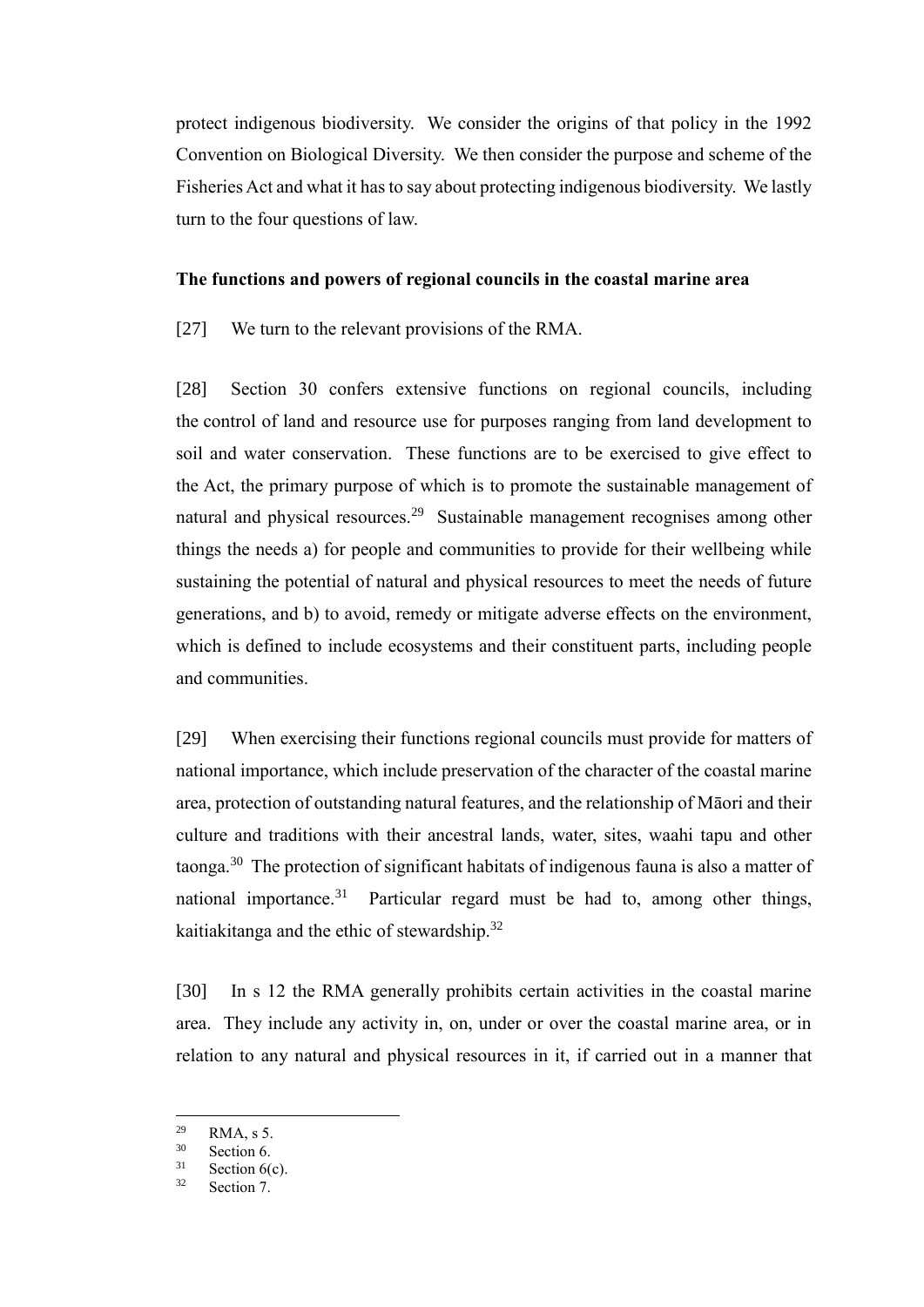contravenes a national environmental standard or a rule in a regional coastal plan unless allowed by a resource consent or the RMA.

[31] A regional council's authority to control activities in the coastal marine area is found in s 30. For the most part the meaning of s 30 is not in dispute, and in the interests of economy we will not set it out in full. We quote those parts that are in dispute, italicising relevant terms that receive a definition:

#### **30 Functions of regional councils under this Act**

- (1) Every regional council shall have the following functions for the purpose of giving effect to this Act in its region:
	- (d) in respect of any *coastal marine area* in the region, the control (in conjunction with the Minister of Conservation) of—
		- (i) land and associated *natural and physical resources*:
		- (ii) the occupation of space in, and the extraction of sand, shingle, shell, or other natural material from, the coastal marine area, to the extent that it is within the common marine and coastal area:
		- (vii) activities in relation to the surface of water:
	- …

…

…

- (ga) the establishment, implementation, and review of objectives, policies, and methods for maintaining indigenous *biological diversity*:
- (2) A regional council and the Minister of Conservation must not perform the functions specified in subsection  $(1)(d)(i)$ ,  $(ii)$ , and  $(vii)$  to control the taking, allocation or enhancement of *fisheries resources* for the purpose of managing *fishing* or *fisheries resources* controlled under the Fisheries Act 1996.

…

(3) However, a regional council and the Minister of Conservation may perform the functions specified in subsection (1)(d) to control aquaculture activities for the purpose of avoiding, remedying, or mitigating the effects of aquaculture activities on fishing and fisheries resources.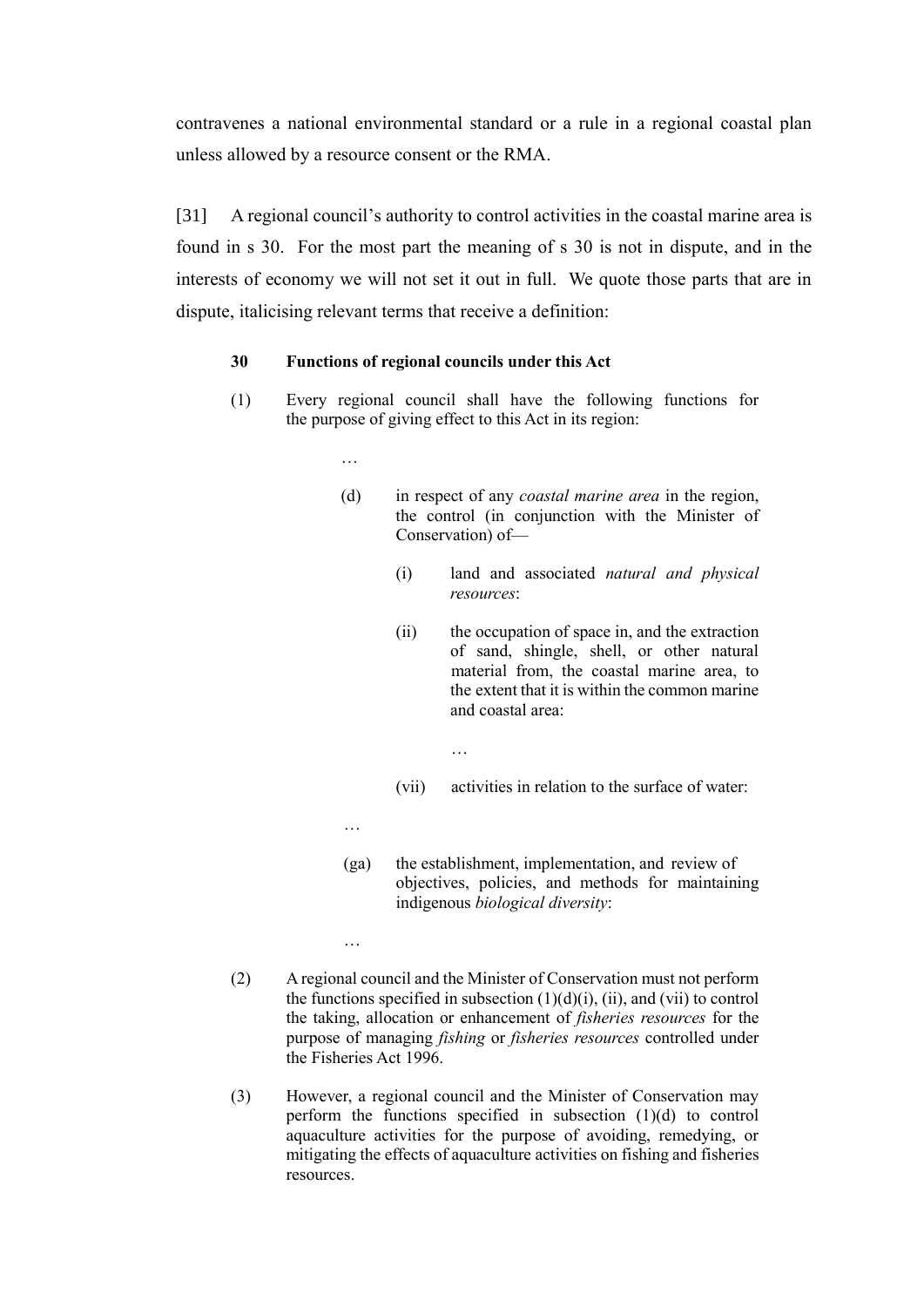[32] The meaning of s 30(2) lies at the heart of the appeal. We have noted that s  $30(1)(ga)$  is not among the provisions expressly subject to it. But the Attorney, supported by the Council, says that when regulating indigenous biodiversity in the coastal marine area a regional council must almost inevitably exercise the functions conferred on it by the specified provisions of  $s \frac{30(1)}{d}$  to which the prohibition in s 30(2) does apply.

[33] We have mentioned the definition of *coastal marine area*. *Land* includes the sea bed and *natural and physical resources* includes water. It will be seen that s  $30(1)(d)(i)$  is apt, if read alone, to authorise a regional council to control fishing in the coastal marine area.

[34] The RMA adopts the Fisheries Act definitions of *fisheries resources* (any 1 or more stocks or species of fish, aquatic life or seaweed) and *fishing* (the catching, taking or harvesting of fish, aquatic life or seaweed).<sup>33</sup> "Control", which is used in both ss  $30(1)(d)$  and s  $30(2)$ , is not defined.

[35] Turning to terms used in s 30(1)(ga), *biological diversity* is very widely defined. It means the variability among living organisms, and the ecological complexes of which they are a part, including diversity within species, between species, and of ecosystems.<sup>34</sup> *Ecosystems* in turn include people and their communities.<sup>35</sup> Biological diversity also forms part of the definition of *intrinsic values*: 36

**intrinsic values**, in relation to ecosystems, means those aspects of ecosystems and their constituent parts which have value in their own right, including—

- (a) their biological and genetic diversity; and
- (b) the essential characteristics that determine an ecosystem's integrity, form, functioning, and resilience

<sup>33</sup> Fisheries Act 1996, s 2.

 $34$  RMA, s 2.

See definition of "environment" in s 2.

<sup>36</sup> Section 2.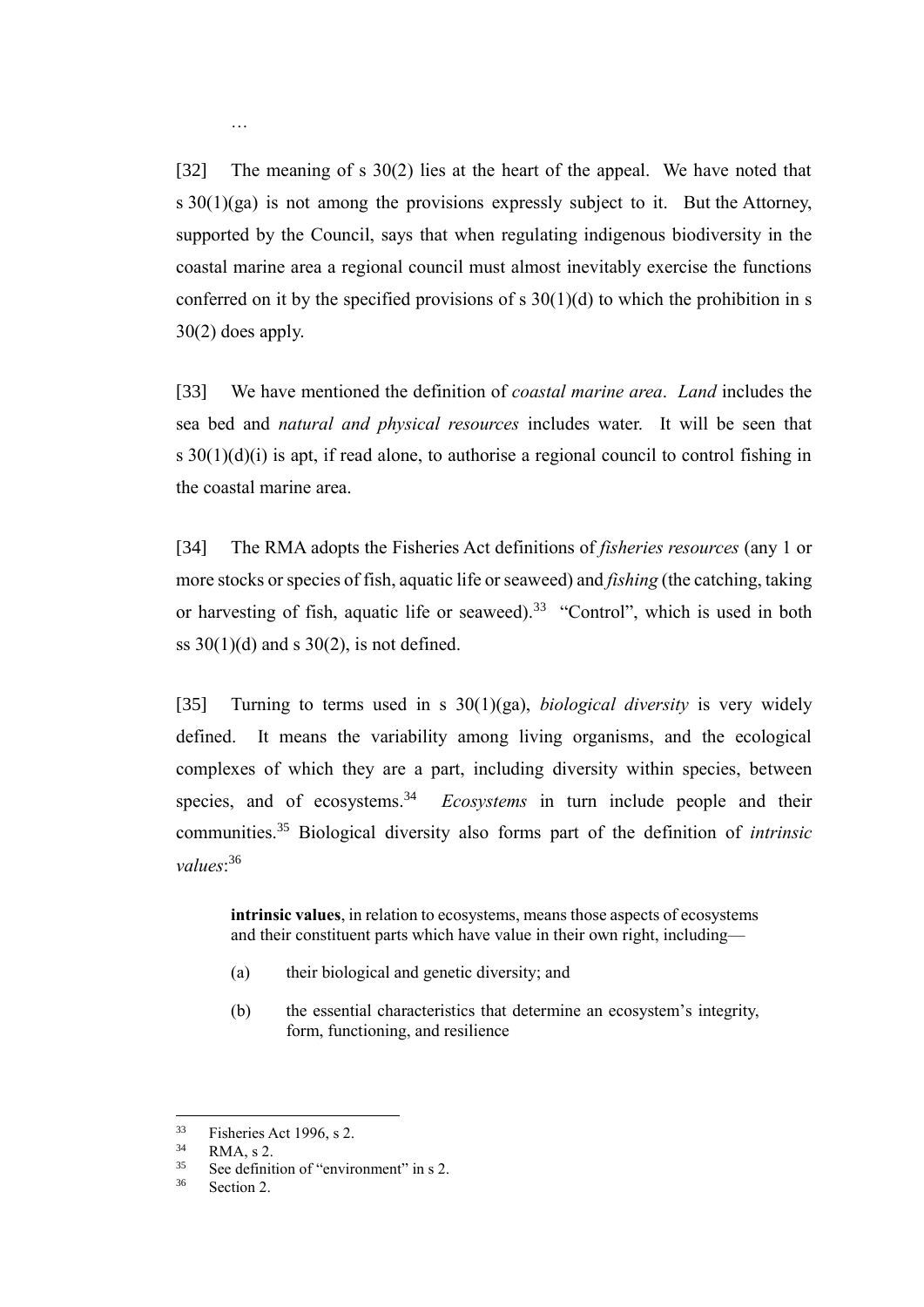[36] A regional council must prepare a regional plan in accordance with, among other things, its functions under s  $30<sup>37</sup>$  Councils create policies, objectives, and methods to address a targeted resource use (in this case, fishing). For the purpose of carrying out the given function, and achieving the objective or policy, s 68(1) provides that a council may include a rule in a regional plan to that effect.<sup>38</sup> Such rules are then given force by s 12(3) which prohibits persons from carrying out any activity in, on, under or over any coastal marine area in a manner that contravenes a rule in a regional coastal plan.

[37] A regional council must also prepare such a plan with regard to the Crown's interests in the coastal marine area,<sup>39</sup> and must give effect to the New Zealand Coastal Policy Statement (NZCPS).<sup>40</sup>

### **The New Zealand Coastal Policy Statement (NZCPS)**

<span id="page-14-0"></span>[38] We have noted that a council must give effect to the NZCPS, $41$  the purpose of which is to state objectives and policies to achieve the objectives of the RMA in relation to the coastal environment.<sup>42</sup> It may address, among other things, the Crown's interests in the coastal marine area and the implementation of international obligations affecting the coastal environment.<sup>43</sup> The Minister of Conservation is responsible for preparing it,<sup>44</sup> and it is through the NZCPS that the Minister exercises control in the coastal marine area in conjunction with regional councils.

[39] The NZCPS 2010 contains a number of relevant objectives and policies. They include protection of indigenous biodiversity, preservation of areas of outstanding natural character, and recognition of the cultural relationships of tangata whenua with areas of the coastal environment. Policy 11 requires mitigation of significant adverse effects on certain indigenous ecosystems and habitats, including

 $37$  Section 66(1)(a). A regional plan includes a regional coastal plan: s 43AA.<br> $38$  With the exception of subs 30(1)(a) and (b) functions

<sup>&</sup>lt;sup>38</sup> With the exception of subs  $30(1)(a)$  and (b) functions.<br><sup>39</sup> Section 66(2)(b)

<sup>&</sup>lt;sup>39</sup> Section 66(2)(b).<br><sup>40</sup> Section 67(3)(b)

<sup>40</sup> Section 67(3)(b). See *Environmental Defence Society Inc v The New Zealand King Salmon Co Ltd* [2014] NZSC 38, [2014] 1 NZLR 593 at [79]; the NZCPS is given effect in the objectives and policies of the regional plan.

<sup>&</sup>lt;sup>41</sup> Section 67(3)(b).

 $\frac{42}{43}$  Section 56.

 $\frac{43}{44}$  Section 58.

Sections 28 and 57.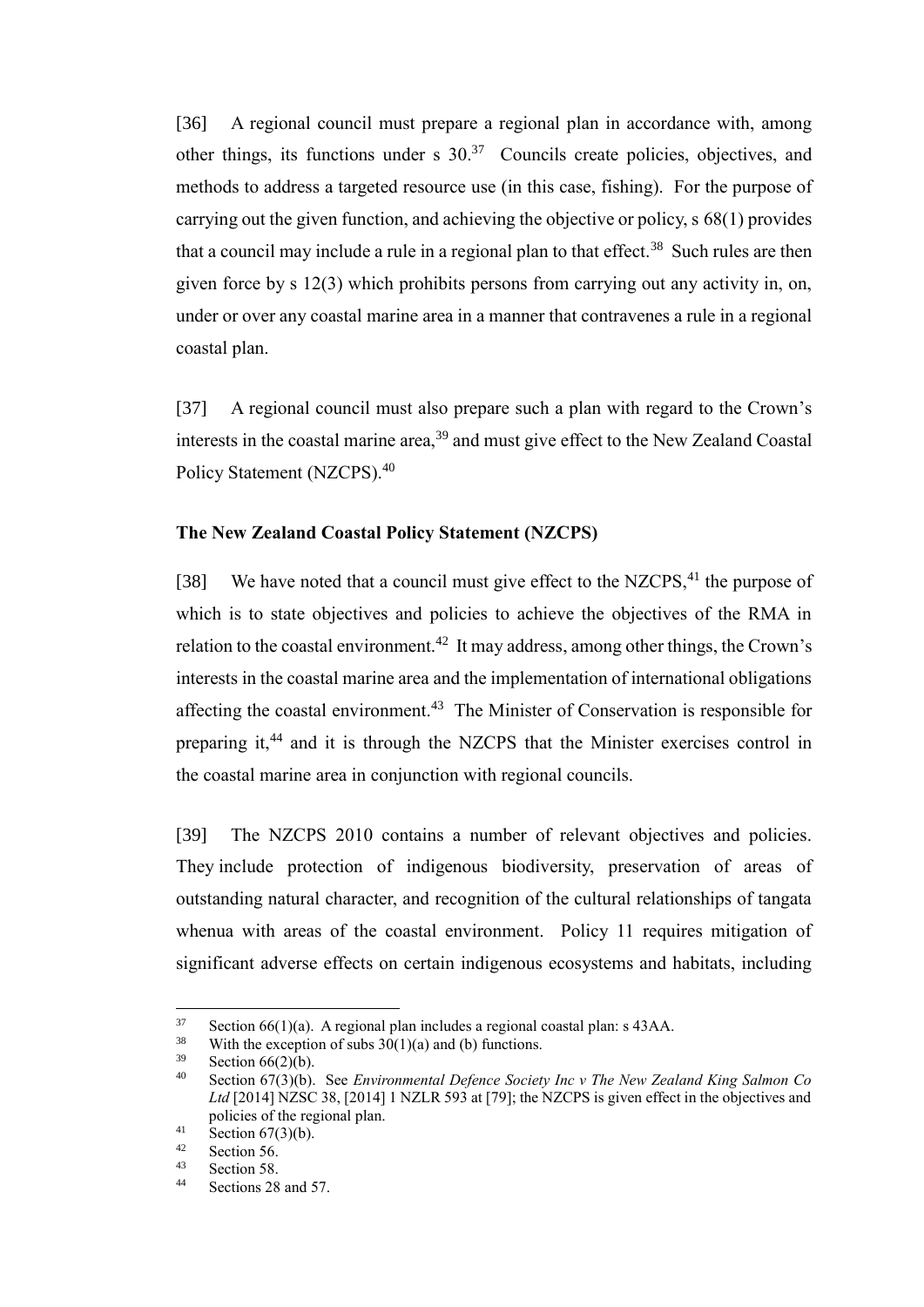habitats that are important for recreational, commercial, traditional or cultural purposes.

#### **Policy 11 Indigenous biological diversity (biodiversity)**

To protect indigenous biological diversity in the coastal environment:

- (a) avoid adverse effects of activities on:
	- (i) indigenous taxa that are listed as threatened or at risk in the New Zealand Threat Classification System lists;
	- (ii) taxa that are listed by the International Union for Conservation of Nature and Natural Resources as threatened;
	- (iii) indigenous ecosystems and vegetation types that are threatened in the coastal environment, or are naturally rare;
	- (iv) habitats of indigenous species where the species are at the limit of their natural range, or are naturally rare;
	- (v) areas containing nationally significant examples of indigenous community types; and
	- (vi) areas set aside for full or partial protection of indigenous biological diversity under other legislation; and
- (b) avoid significant adverse effects and avoid, remedy or mitigate other adverse effects of activities on:
	- (i) areas of predominantly indigenous vegetation in the coastal environment;
	- (ii) habitats in the coastal environment that are important during the vulnerable life stages of indigenous species;
	- (iii) indigenous ecosystems and habitats that are only found in the coastal environment and are particularly vulnerable to modification, including estuaries, lagoons, coastal wetlands, dunelands, intertidal zones, rocky reef systems, eelgrass and saltmarsh;
	- (iv) habitats of indigenous species in the coastal environment that are important for recreational, commercial, traditional or cultural purposes;
	- (v) habitats, including areas and routes, important to migratory species; and
	- (vi) ecological corridors, and areas important for linking or maintaining biological values identified under this policy.

(Citations omitted)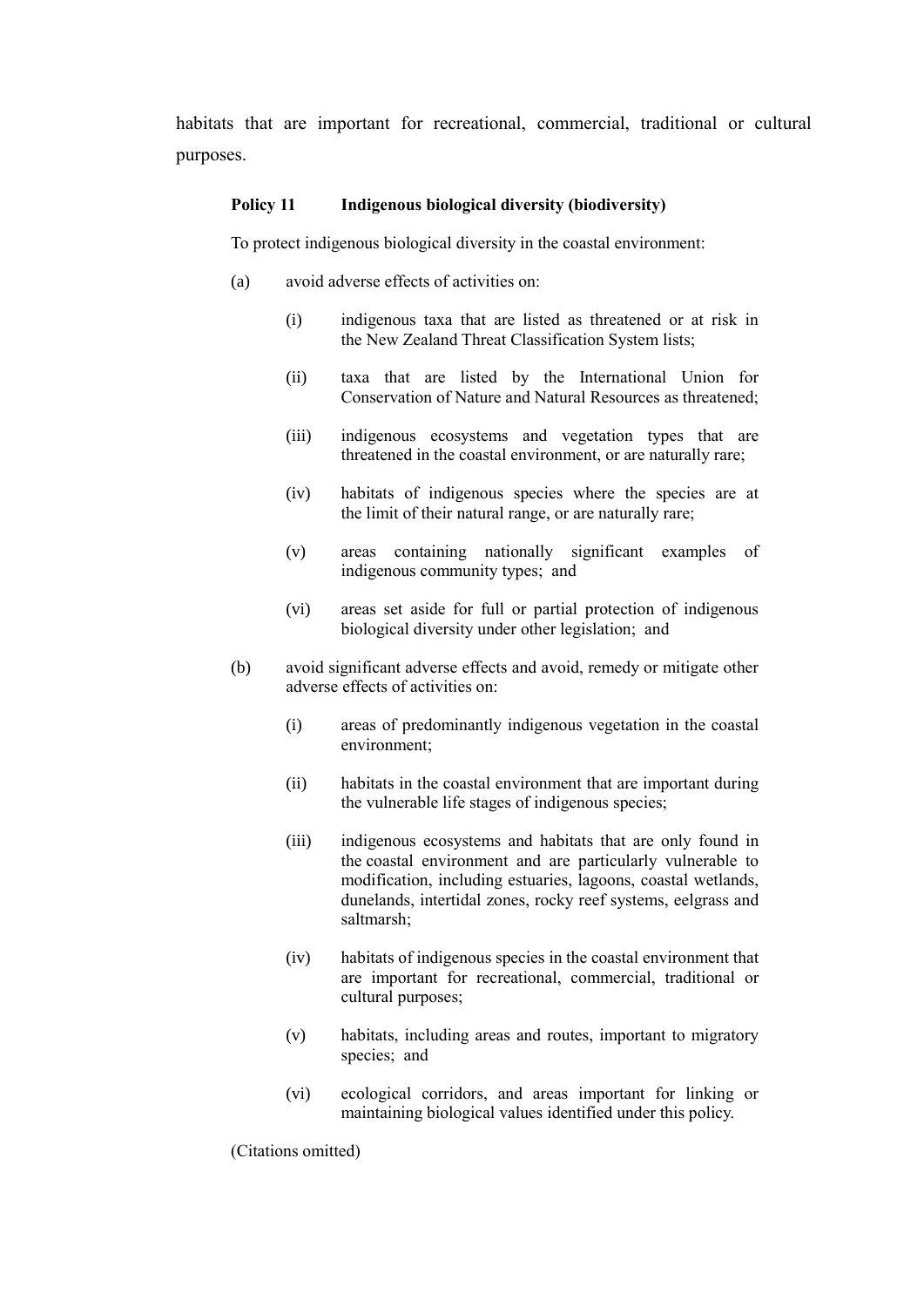# **New Zealand's international obligation to protect indigenous biodiversity**

<span id="page-16-0"></span>[40] New Zealand ratified the Convention on Biological Diversity (the Biodiversity Convention) in 1993.<sup>45</sup> After reciting that the contracting parties are conscious of the value of biological diversity, which is intrinsic but also, among other things, social, cultural and economic in nature, the Convention obliges parties to:

### Article 8. In-situ Conservation

Each Contracting Party shall, as far as possible and as appropriate:

- (a) Establish a system of protected areas or areas where special measures need to be taken to conserve biological diversity:
- (b) Develop, where necessary, guidelines for the selection, establishment and management of protected areas or areas where special measures need to be taken to conserve biological diversity:
- (c) Regulate or manage biological resources important for the conservation of biological diversity whether within or outside protected areas, with a view to ensuring their conservation and sustainable use:
- (d) Promote the protection of ecosystems, natural habitats and the maintenance of viable populations of species in natural surroundings:

...

[41] The Convention also obliges contracting parties, in art 9(d), to regulate the ex-situ collection of biological resources so as not to threaten ecosystems and in-situ populations of species.

[42] It is not in dispute that New Zealand has sought to implement these obligations through s 30 and the NZCPS. $46$ 

 $45$ <sup>45</sup> Convention on Biological Diversity 1760 UNTS 79 (opened for signature 5 June 1992, entered into force 29 December 1993) [Biodiversity Convention].

<sup>&</sup>lt;sup>46</sup> In 2000, the government also published a 20-year Biodiversity Strategy to affirm its commitments under the Biodiversity Convention: *The New Zealand Biodiversity Strategy* (New Zealand Government, National Policy Document, February 2000).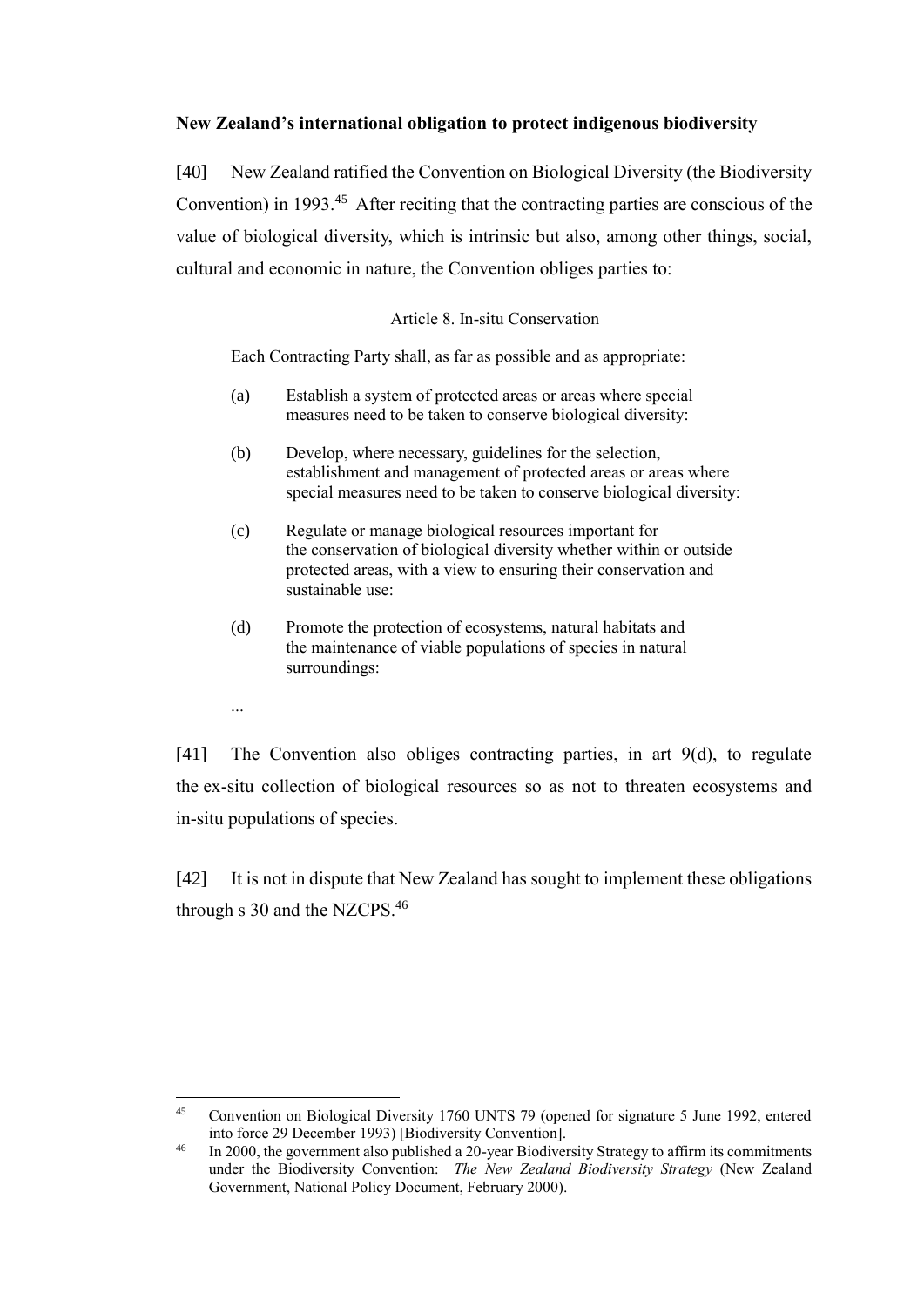### **Indigenous biodiversity and the Fisheries Act**

<span id="page-17-0"></span>[43] As Whata J explained, the Fisheries Act creates an elaborate and comprehensive scheme for the sustainable utilisation of fisheries resources.<sup>47</sup> The Act regulates commercial, customary and recreational fishing. With some exceptions, no one may take fish, aquatic life or seaweed unless acting under the authority of a permit issued under the Act.<sup>48</sup> The Minister of Fisheries regulates what can be taken by setting a total allowable catch for each quota management stock that maintains the stock at or above a level that can produce the maximum sustainable yield.<sup>49</sup> A species must be classified as a quota management stock if the Minister is satisfied that current management is not ensuring its sustainability or not providing for its utilisation.<sup>50</sup> Part 4 of the Act sets up the quota management system, providing for the total allowable commercial catch (which cannot exceed the total allowable catch), $51$ and for the allocation of commercial fishing quota.

[44] The Act's objective is that of providing for utilisation of fisheries resources while ensuring their sustainability:

#### **8 Purpose**

- (1) The purpose of this Act is to provide for the utilisation of fisheries resources while ensuring sustainability.
- $(2)$  In this Act,—

#### **ensuring sustainability** means—

- (a) maintaining the potential of fisheries resources to meet the reasonably foreseeable needs of future generations; and
- (b) avoiding, remedying, or mitigating any adverse effects of fishing on the aquatic environment

**utilisation** means conserving, using, enhancing, and developing fisheries resources to enable people to provide for their social, economic, and cultural well-being.

<sup>47</sup> <sup>47</sup> First judgment of Whata J, above n 5, at [34].<br><sup>48</sup> Eisharias A at  $\approx 80$ 

 $^{48}$  Fisheries Act, s 89.

 $^{49}$  Section 13.

 $50$  Section 17B.<br> $51$  Section 20

Section 20.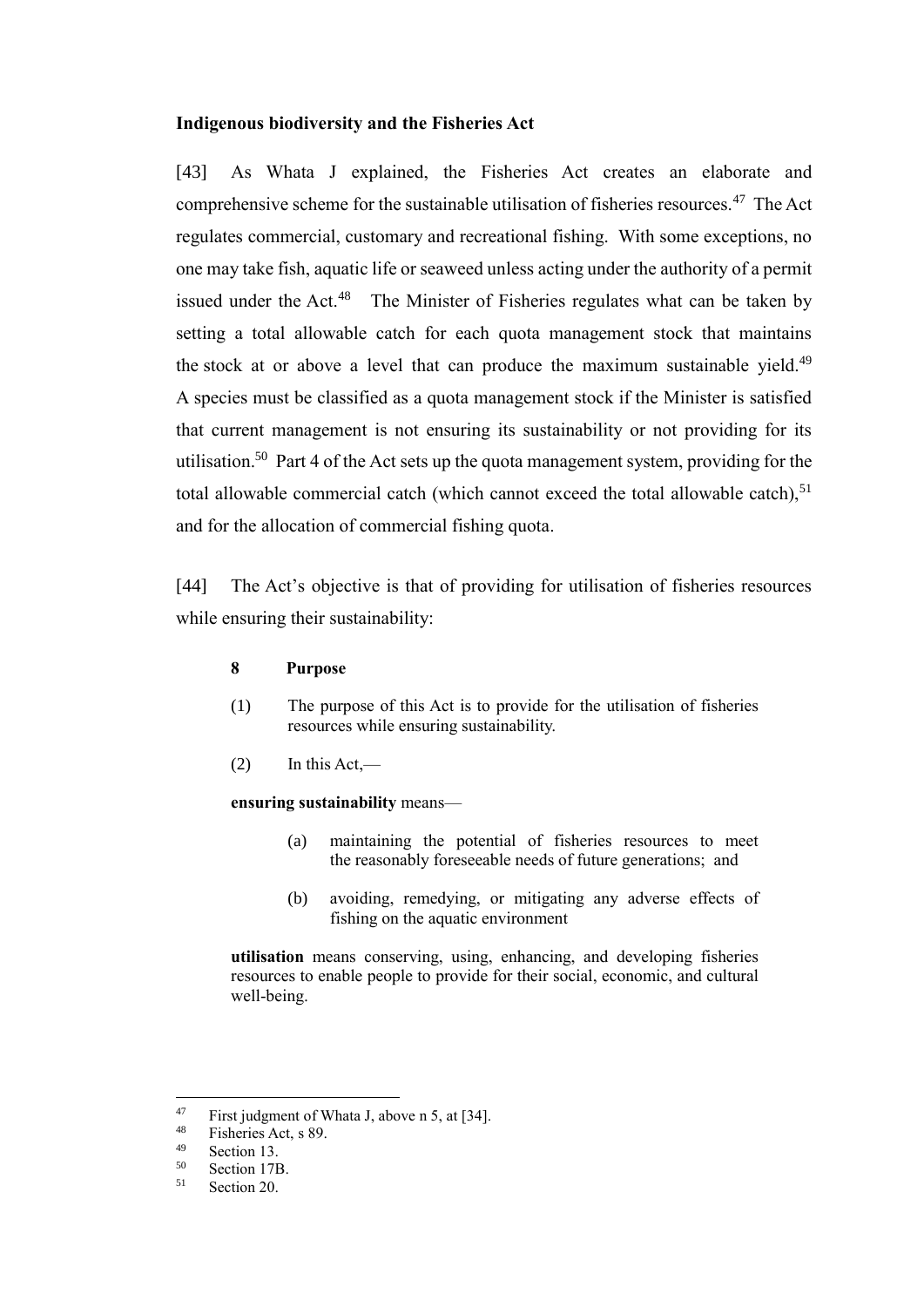[45] It will be seen that ensuring sustainability has two dimensions: maintaining the potential of fisheries resources to meet the needs of future generations and avoiding, remedying or mitigating adverse effects of fishing on the aquatic environment. "Fisheries resources" means any one or more stocks or species of fish, aquatic life or seaweed, and "aquatic environment":<sup>52</sup>

- (a) means the natural and biological resources comprising any aquatic ecosystem; and
- (b) includes all aquatic life and the oceans, seas, coastal areas, inter-tidal areas, estuaries, rivers, lakes, and other places where aquatic life exists

[46] The Act adopts a set of environmental principles, requiring all those exercising or performing functions, duties or powers under it to take them into account. They are:

### **9 Environmental principles**

All persons exercising or performing functions, duties, or powers under this Act, in relation to the utilisation of fisheries resources or ensuring sustainability, shall take into account the following environmental principles:

- (a) associated or dependent species should be maintained above a level that ensures their long-term viability:
- (b) biological diversity of the aquatic environment should be maintained:
- (c) habitat of particular significance for fisheries management should be protected.

[47] The Minister of Fisheries may set sustainability measures after taking into account the effects of fishing on any stock and the aquatic environment.<sup>53</sup> Before doing so the Minister must have regard to, among other documents, any regional plan under the RMA, which itself will give effect to the NZCPS. Sustainability measures may be directed to the catch limit, the characteristics (such as size) of any stock that may be taken, the methods by which it may be taken, the areas from which it may be taken, and seasons within which it may be taken.<sup>54</sup> The Minister may from time to time create a fisheries plan which may include strategies to achieve sustainability measures.<sup>55</sup> Fishing areas may be closed temporarily and the methods

 $52 \t\text{Section 2.}$ <br> $53 \t\text{Section 11}$ 

 $53$  Section 11.

 $54$  Section 11(3).

Section 11A.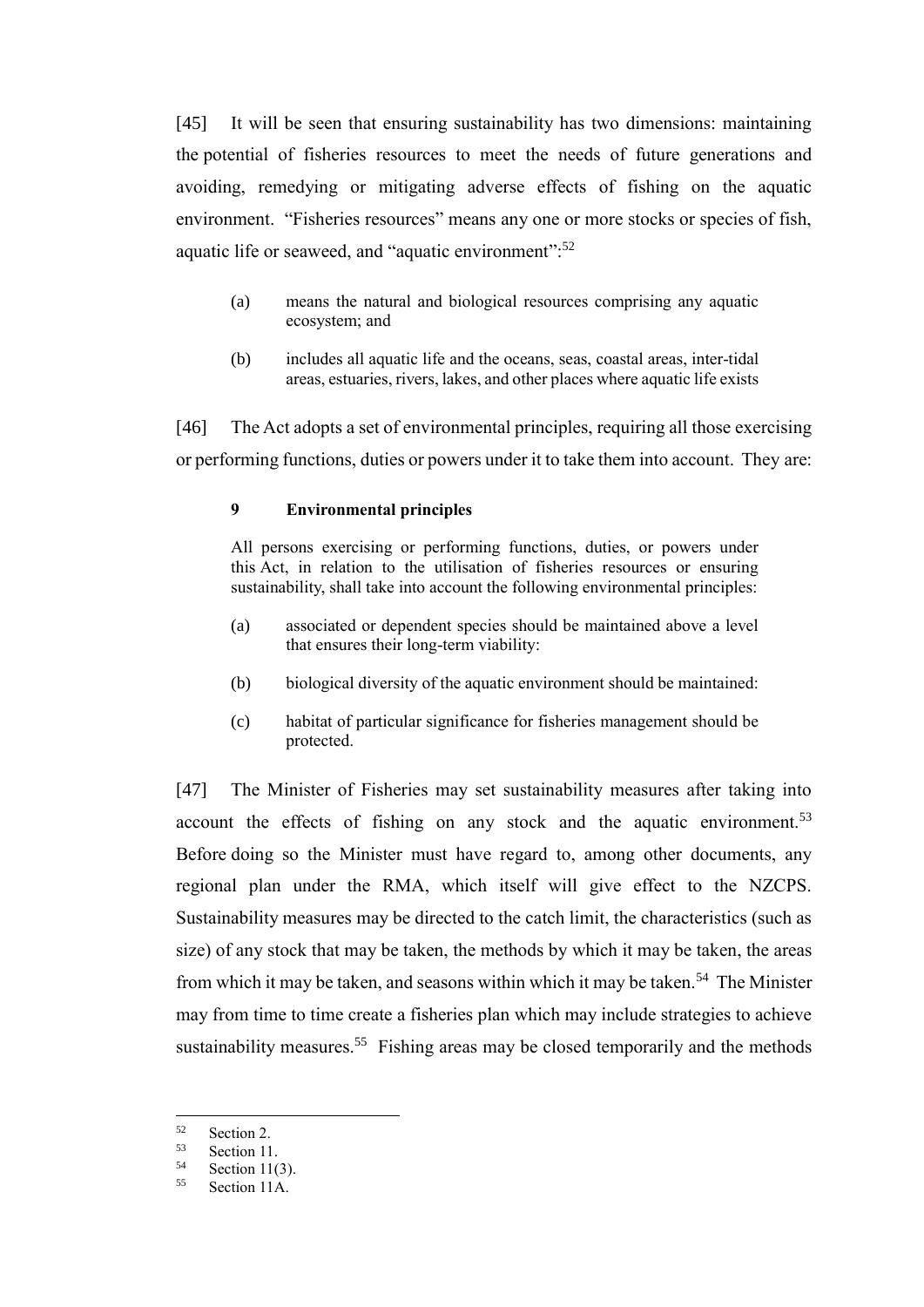used to take fish restricted if there has been a significant adverse change in the aquatic environment.<sup>56</sup>

[48] As Ms Appleyard, for the Fishing Industry Parties, pointed out, these protective powers have been exercised on a number of occasions. She referred to:

- (a) the Fisheries (Auckland and Kermadec Areas Commercial Fishing) Regulations 1986 which prevents trawling and seining in several areas, such as in the Bay of Islands;<sup>57</sup>
- (b) the Fisheries (Set Net Prohibition from Pariokariwa Point to Hawera) Notice 2012 which prohibits the use of set netting methods in areas around Pariokariwa Point and Hawera;
- (c) the Fisheries (Seabird Mitigation Measures—Bottom Longlines) Circular 2018 which sets mandatory mitigation measures that apply to all commercial fishers using the method of bottom longlining — to mitigate seabird mortality; and
- (d) other regulations also prevent various fishing methods in certain commercial fishing areas.<sup>58</sup> To take one example relevant to the Marlborough area, the Fisheries (Challenger Area Commercial Fishing) Regulations 1986 prohibit trawling and drag netting in Queen Charlotte Sound, restrict trawling in Pelorus Sound and close the area around Maud Island entirely to all commercial finfishing.<sup>59</sup>

[49] We accept that, as Mr Anderson submitted for the Attorney, the Act recognises the complex interconnected nature of marine ecosystems. It defines "aquatic environment" very broadly and the Act recognises that its biological diversity should

<sup>&</sup>lt;sup>56</sup> Section 16.<br> $\frac{57}{2}$  Reg  $A(e)$ 

 $58$  Reg 4(e).

<sup>58</sup> See the Fisheries (Central Area Commercial Fishing) Regulations 1986; Fisheries (Challenger Area Commercial Fishing) Regulations 1986; Fisheries (Southland and Sub-Antarctic Areas Commercial Fishing) Regulations 1986; and Fisheries (South-East Area Commercial Fishing) Regulations 1986.

<sup>59</sup> Regs 2DA, 3 and 7.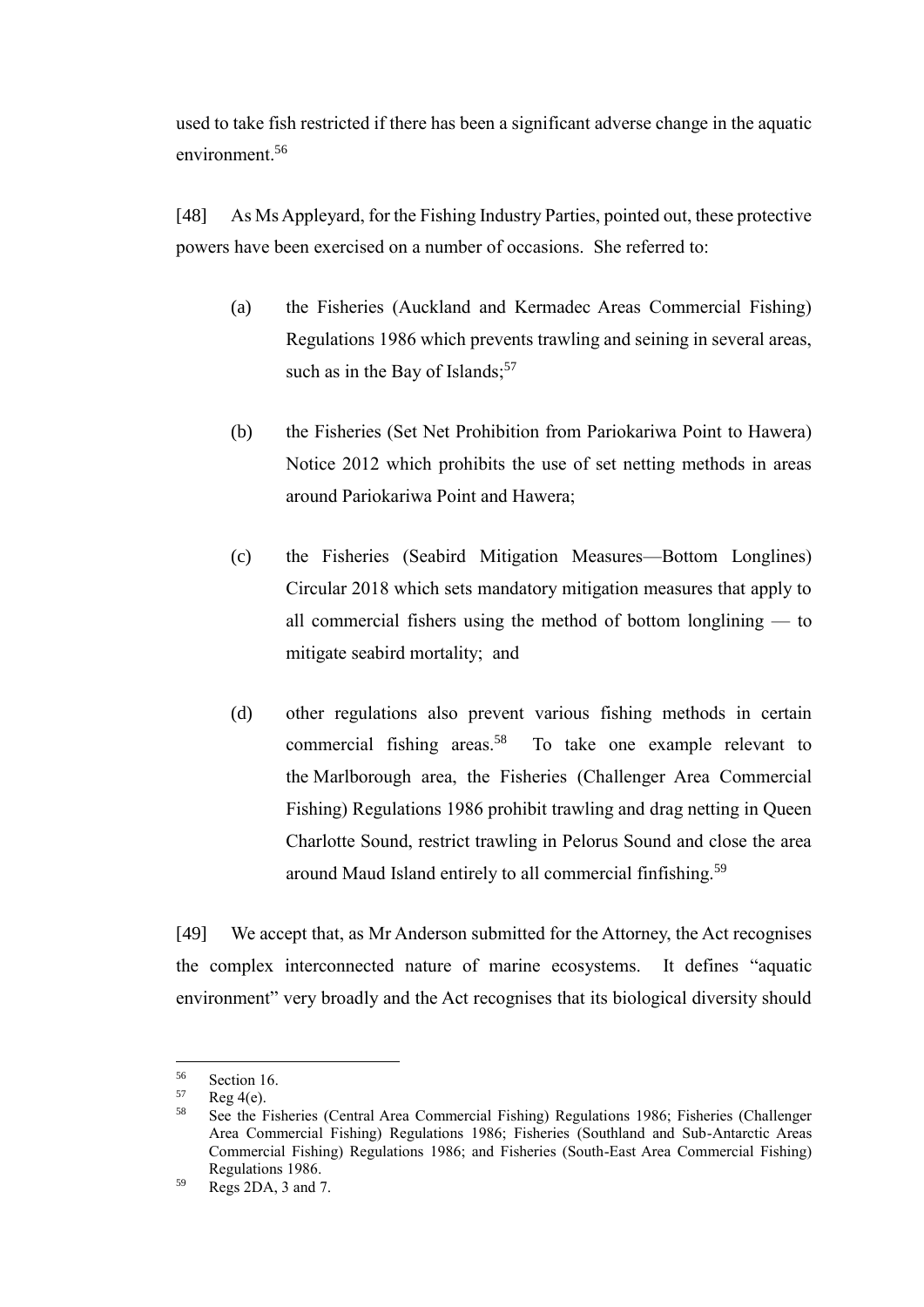be maintained. It also states that habitats of particular significance for fisheries management should be protected. There is no express duty to maintain biodiversity for its own sake, but the Act recognises that biodiversity matters to the sustainability of fisheries resources that depend on the aquatic environment.

[50] It remains the case, however, that the Fisheries Act pursues sustainable utilisation; it exploits the potential of fisheries resources to meet human needs over time, and it interests itself in the aquatic environment because that sustains fisheries resources. So its objectives include avoiding or mitigating the adverse effects of fishing on the aquatic environment and it pursues protection of habitat where that is of particular significance for fisheries management. Although it recognises that biological diversity should be maintained, it allows that principle to be weighed against other considerations, notably that of setting total allowable catches at levels that can produce the maximum sustainable yield. Over-fishing in a popular recreational fishing area might not have significant implications for the sustainability of a given fishing stock, or the aquatic environment, throughout what is likely to be a much larger quota management area; if so, the Minister might not think it necessary to intervene.

# **Question One: Does s 30(2) of the RMA only prevent a regional council from controlling activity in the coastal marine area if the purpose of those controls is either to manage the utilisation of fisheries resources or to maintain the sustainability of the aquatic environment as a fishing resource?**

<span id="page-20-0"></span>[51] This brings us to the meaning of the prohibition in s 30(2) of the RMA. We make several points about it.

## *The two statutes pursue different objectives*

<span id="page-20-1"></span>[52] The first point is that the relevant provisions of the two statutes pursue different objectives. Section  $30(1)(ga)$  of the RMA is concerned with protecting indigenous biodiversity. The Fisheries Act is concerned with sustainable utilisation of fisheries resources, and only to the extent appropriate to secure future stocks does it require decisionmakers to protect the aquatic environment. Plainly these legislative objectives overlap. Equally plainly, the RMA objective of protecting indigenous biodiversity is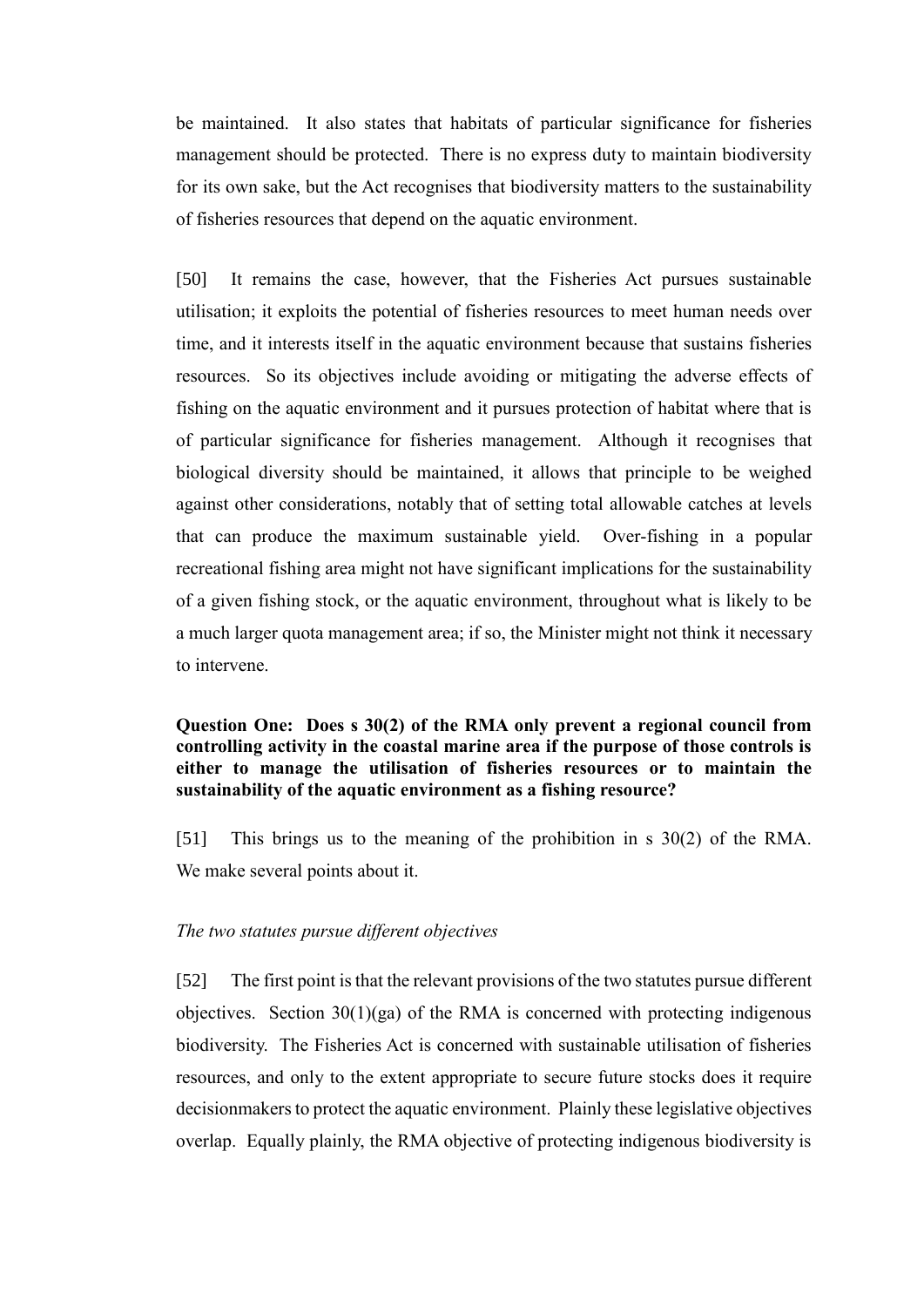much broader than that of sustaining yields of quota management species in the following ways:

- (a) It is broader in scope in that the Fisheries Act protects fish, aquatic life and seaweed, while s  $30(1)(ga)$  protects all forms of indigenous organisms and their ecosystems.
- (b) It protects indigenous biodiversity not just as a resource but for its intrinsic value and for its "ecological, genetic, social, economic, scientific, educational, cultural, recreational and aesthetic values".<sup>60</sup>
- (c) Its remedial or protective purpose is not limited to the effects of fishing. For example, Ms Gepp noted that the Fisheries Act does not deal with the effects of fishing on areas of outstanding natural character.
- (d) It permits a regional council to set what may be a different baseline for permissible effects on indigenous biodiversity in any given area.

## *Maintenance of indigenous biodiversity was deliberately assigned to regional councils*

<span id="page-21-0"></span>[53] The legislative history confirms that the function of maintaining indigenous biodiversity was established in legislation to fulfil obligations assumed under the Biodiversity Convention. Kós J helpfully summarised the legislative history in *Property Rights in New Zealand Inc v Manawatu-Wanganui Regional Council*: 61

[7] In February 2000 the government issued the New Zealand Biodiversity Strategy. It was issued in part-fulfilment of New Zealand's international obligations under the 1992 Rio Convention on Biological Diversity. The Strategy document had the goal of establishing a framework to arrest the decline in indigenous biodiversity that had followed settlement and subsequent human exploitation of the country's natural resources. The Strategy records that New Zealand, one of the last places to be settled by humanity, has gone on to achieve one of the worst records of indigenous biodiversity loss on the planet. There was the loss of our larger bird species following initial human habitation. By the start of the seventeenth century about a third of the country's original forests had been replaced by grasslands. From the mid-nineteenth century expanding European settlement "started

<sup>60</sup> <sup>60</sup> Biodiversity Convention, above n 45, preamble.<br><sup>61</sup> Property *Biolats in New Zealand Inc.y Mangu* 

<sup>61</sup> *Property Rights in New Zealand Inc v Manawatu-Wanganui Regional Council* [2012] NZHC 1272.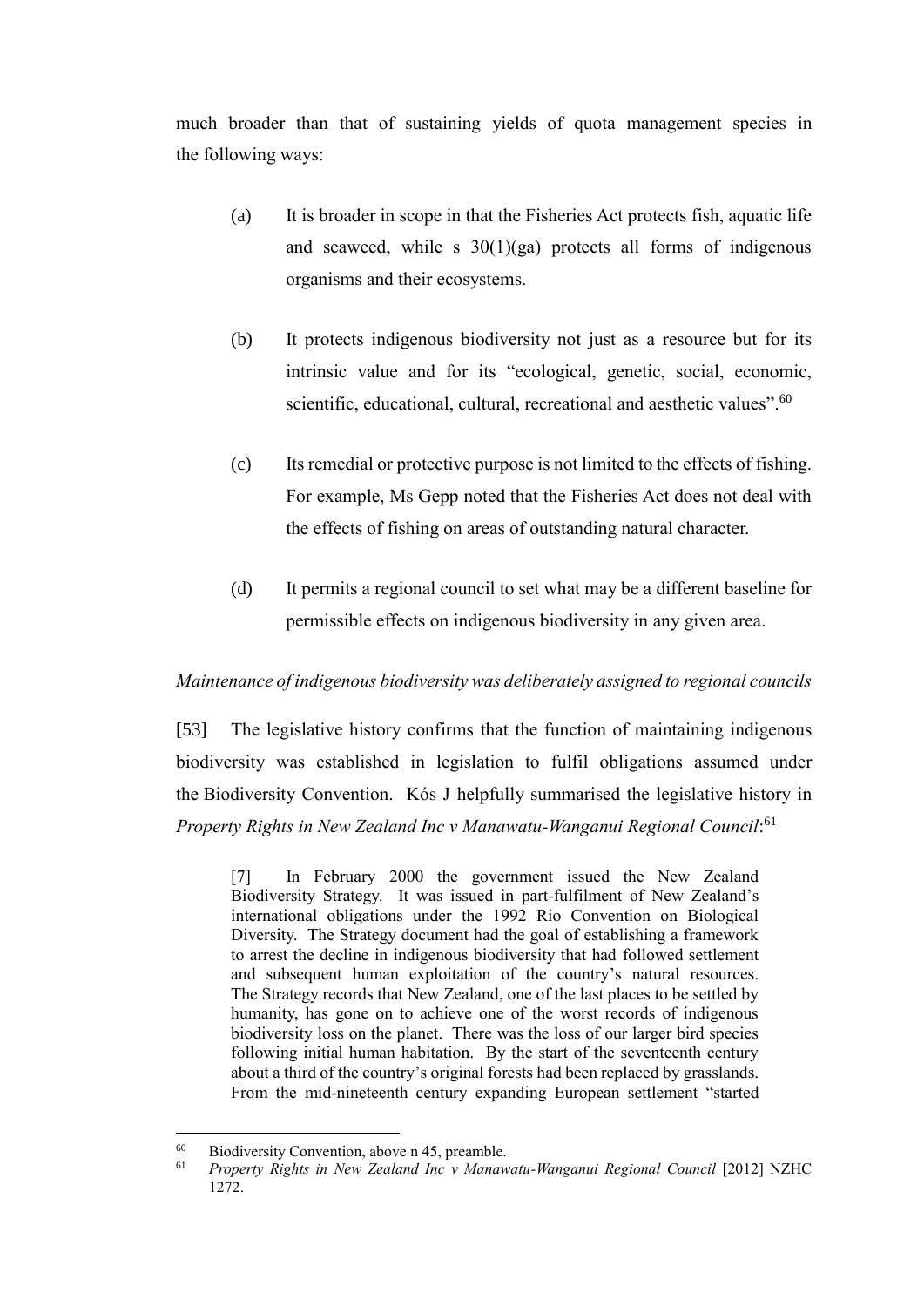a new wave of forest destruction". A further third or so of our original forestation has been converted to farmlands. Extensive modification of wetlands, dunelands, river and lake systems, and coastal areas has also occurred.<sup>62</sup>

[8] The same month a ministerial advisory committee proposed that regional councils take a lead role in managing biodiversity affected by private land management.<sup>63</sup> One consideration influencing that view was that regional council administrative boundaries, being catchment-based, more closely aligned with ecological boundaries than did territorial boundaries. Another was that regional councils' existing biophysical functions generally were more closely related to biodiversity management than the broader functions of territorial authorities, so that regional council staff held expertise in many areas of direct [relevance] to biodiversity.

[9] In its final report, in August 2000, the committee recommended that regional councils take the — not just  $a$  — primary governance role in indigenous biodiversity:<sup>64</sup>

> On the question of sub-national governance, we have firmed in our preliminary views that regional councils should assume the primary governance role for biodiversity.

> In our preliminary report we identified a number of reasons for our preference for regional council leadership. Further policy work supported our reasoning, as did the majority of submissions. Some urged that the contribution of territorial authorities should not be under-estimated (or under-valued). We agree, and our proposal for regional leadership should not be construed as being critical of territorial authorities. We do, however, find the case for a regional integrated approach compelling.

[54] As that passage notes, regional councils were assigned the primary governance role in maintaining indigenous biodiversity. This brings us to a significant point, which is that the legislative history records that a choice was made not to establish this important function under the Fisheries Act for the coastal marine area but rather to assign it to regional councils under the RMA. As Whata J recorded, the Primary Production Select Committee responsible for what became the Fisheries Act 1996 explained the purposes of the proposed legislation and resisted the inclusion of wider

<sup>62</sup> *New Zealand Biodiversity Strategy*, above n 46, at 4.

<sup>63</sup> *Bio-what? Addressing the effects of private land management on indigenous biodiversity* (Ministry for the Environment, Preliminary Report of the Ministerial Advisory Committee, February 2000) at 35.

<sup>64</sup> *Final Report of the Ministerial Advisory Committee on Biodiversity and Private Land* (Ministry for the Environment, Final Report of the Ministerial Advisory Committee, August 2000) at 65– 67.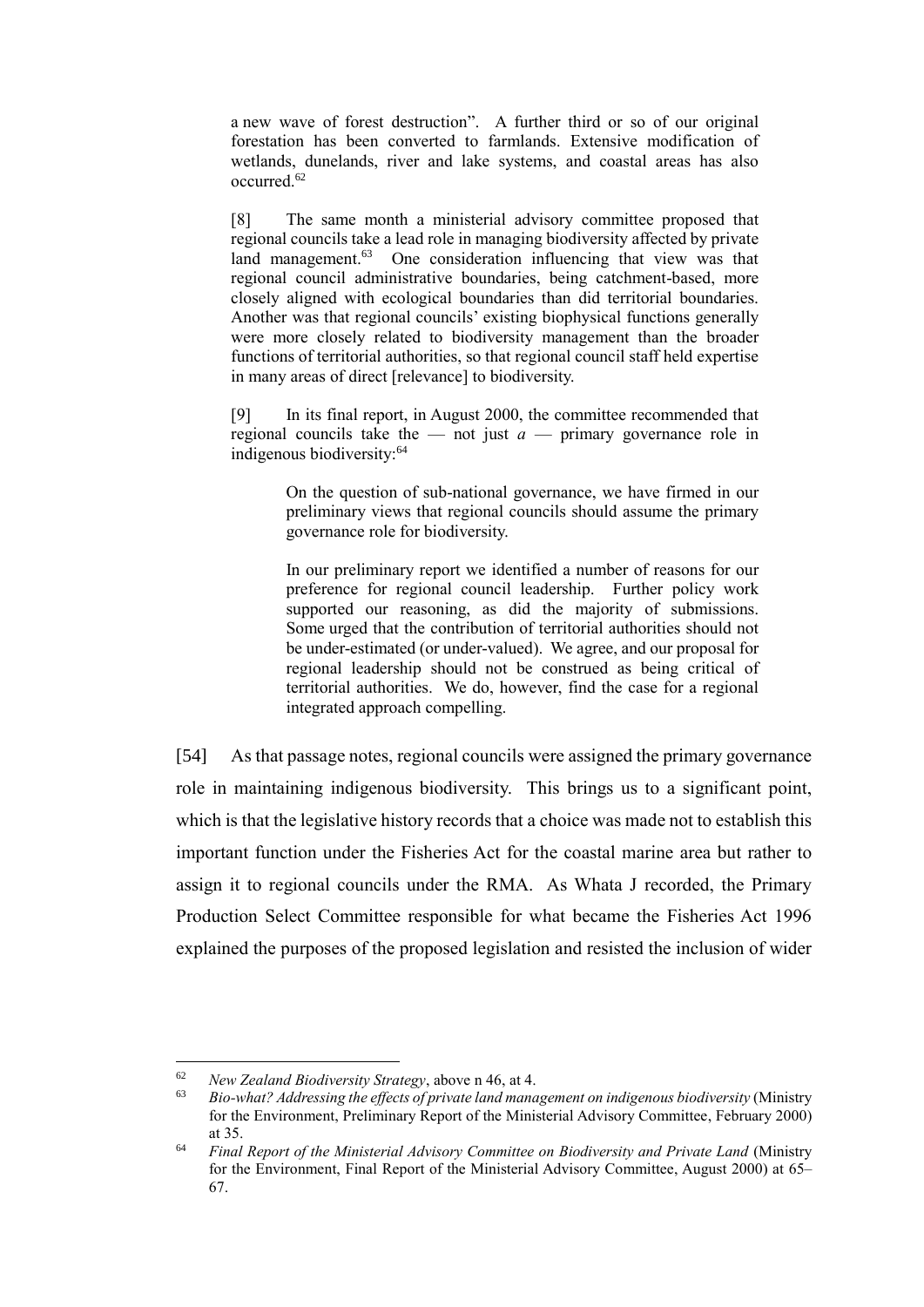environmental values, reasoning that they were provided for explicitly in other legislation, notably the RMA:<sup>65</sup>

The Fisheries Bill introduces a clear statement of purpose for fisheries management by providing for the sustainable utilisation of New Zealand's fisheries resources. Its intention is to facilitate the activity of fishing while having regard to the sustainability of harvests and mitigating the effects of fishing on the environment. Therefore, it deals with fisheries resources that can be harvested and used sustainably either now or in the future. It does not deal with all aspects of the management of the aquatic environment, such as the protection of marine species and habitats, which is provided for through various statutes dealing with environmental management. To achieve the Bill's purpose, environmental principles, information principles and environmental standards are provided in Parts I and II. Principally these Parts deal with catch limits and other controls that restrain fishing activity. …

…

…

Subclause 3(2) of the Bill, as introduced, is intended to make it clear that allocation of access to fisheries between fishing sectors (including marine farmers), is a role contained in fisheries legislation rather than the Resource Management Act 1991 (the RMA). At the same time, it recognises Government policy that the interaction of fishing on other coastal activities is controlled under the RMA.

Many submissioners commented on the interface with the RMA. Fishing industry trade organisations argued that fishing and its effects should be controlled under the Fisheries Act and recommended that the boundaries between the Fisheries Bill and the RMA be expanded upon and further defined. Other submissioners noted that the policy of subclause 3(2) was hard to follow and needed to be plainly stated.

Clause 6 clearly states that no provision in any regional plan or coastal permit is enforceable to the extent that it:

- provides for the preferential coastal or marine access to one or more fishing sectors; or
- confers a right to occupy any space in the coastal marine area if the right to occupy would exclude any other fisher from fishing in any part of the coastal marine area.

Clause 6 clearly conveys the policy of precluding the RMA from having the effect of allocating access to fisheries, either through rules in regional plans or through the granting of coastal permits. At the same time clause 6 recognises the need for the RMA to control the interaction of fishing with other coastal activities.

<sup>65</sup> <sup>65</sup> Fisheries Bill 1994 (63–2) (select committee report) at ii, vii and viii; and see First judgment of Whata J, above n 5, at [110].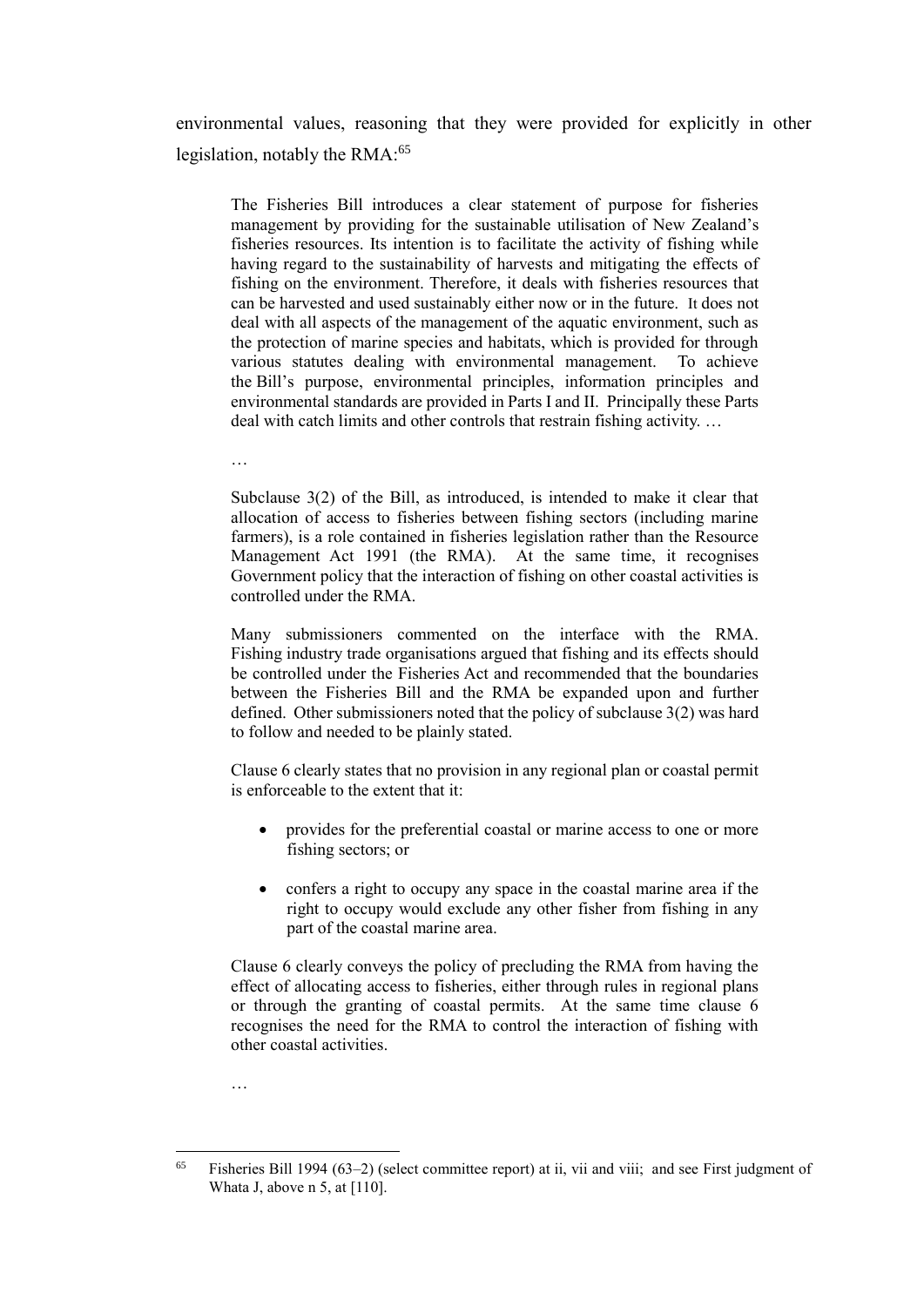Many submissioners commented that the environmental principles did not include:

- protection and maintenance of intrinsic values;
- protection of areas of significant indigenous vegetation and significant habitats of indigenous fauna;
- maintenance and protection of non-extractive uses of marine flora and fauna;
- maintenance and enhancement of the quality of the environment; and
- protection of outstanding natural features.

We do not support the inclusion of such principles in the environmental principles clause. These values are provided for explicitly in other legislation, such as the RMA, Marine Reserves Act 1971, Marine Mammals Protection Act 1978 and the Wildlife Act 1953. Their inclusion into the environmental principles would introduce a range of non-utilisation values into the Bill and significantly undermine the interface with other statutes. The current interface reflects acceptance that fishing, like other activities, can be curtailed under the RMA and other statutes, on the basis of effects on matters such as intrinsic and amenity values.

[55] This passage suggests that s  $30(1)(ga)$ , which was added to the RMA in 2003, has significant work to do.<sup>66</sup> It was included to give effect to New Zealand's obligations under the Biodiversity Convention. In the coastal marine area it is an important part of a legislative scheme that reflects the objectives and policies of the NZCPS.

### *The two statutes "look at" each other*

 $\overline{a}$ 

<span id="page-24-0"></span>[56] As Ms Gepp submitted for Royal Forest and Bird, the two statutes "look at" each other. Section 30(2) refers to the Fisheries Act, providing that a regional council must not:

(b) the effects on fishing and fisheries resources of aquaculture activities.

<sup>&</sup>lt;sup>66</sup> We also note that s 30(2) was replaced in 2011 by s 9 of the Resource Management Amendment Act (No 2) 2011. Prior to this amendment subs (2) and (3) relevantly provided:

<sup>(2)</sup> A regional council and the Minister of Conservation may perform the functions specified in subsection (1)(d) to control the harvesting or enhancement of aquatic organisms to avoid, remedy, or mitigate—

<sup>(</sup>a) the effects on fishing and fisheries resources of occupying a coastal marine area for the purpose of aquaculture activities:

<sup>(3)</sup> However, a regional council and the Minister of Conservation must not perform the functions specified in subsection  $(1)(d)(i)$ ,  $(ii)$ , or  $(vii)$  to control the harvesting or enhancement of aquatic organisms for the purpose of conserving, using, enhancing, or developing any fisheries resources controlled under the Fisheries Act 1996.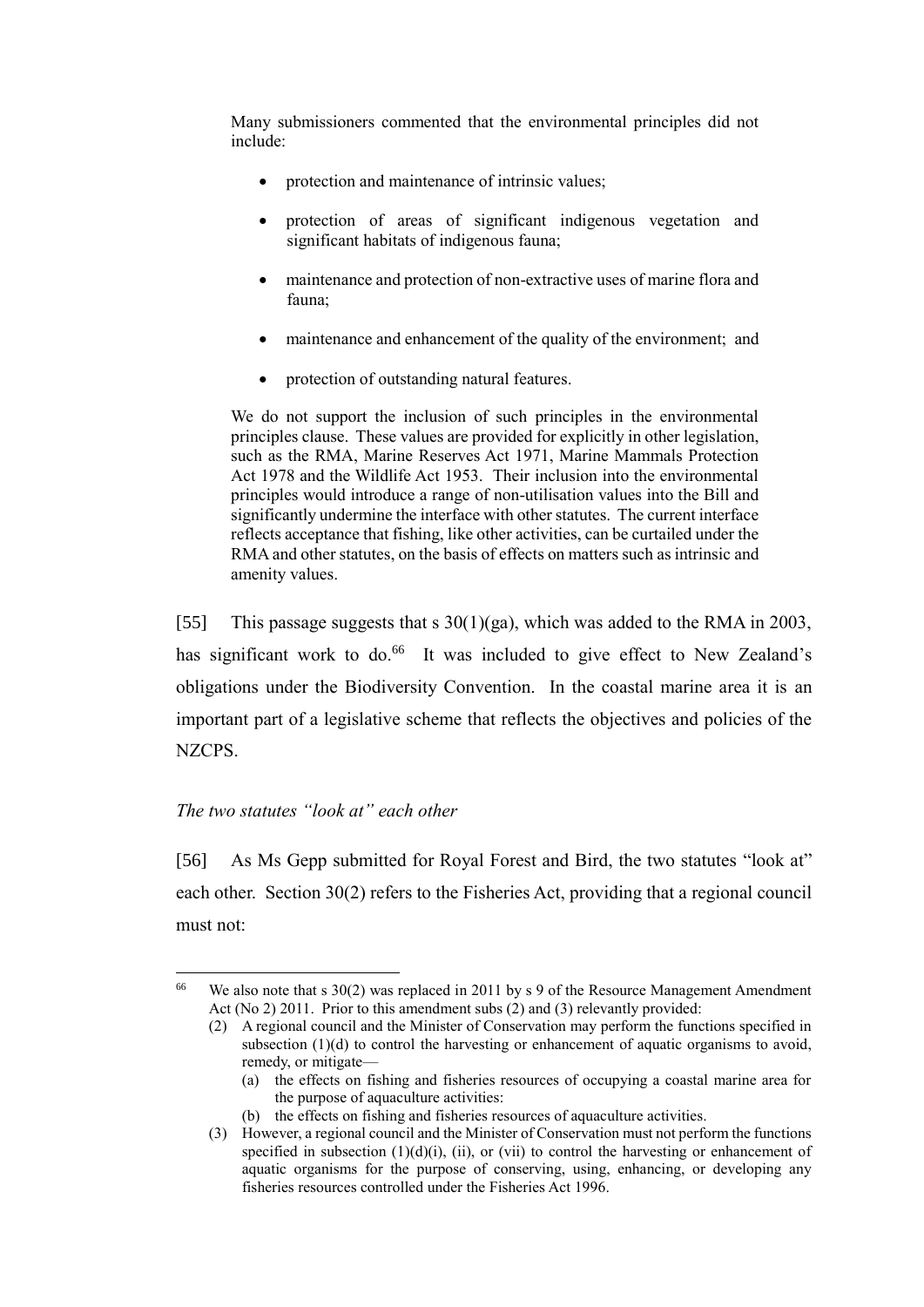(a) exercise certain functions;

…

- (b) to control the taking, allocation or enhancement of fisheries resources;
- (c) for the purpose of managing fishing or fisheries resources controlled under the Fisheries Act.

[57] From the other direction, s 6(1) of the Fisheries Act provides, consistent with s 30(2), that no provision of a regional plan is enforceable to the extent that it provides for the allocation of access to any fisheries resources in the coastal marine area to one or more fishing sectors in preference to any other fishing sector:

- (1) No provision in any regional plan or coastal permit is enforceable to the extent that it provides for—
	- (a) the allocation to 1 or more fishing sectors in preference to any other fishing sector of access to any fisheries resources in the coastal marine area; or
	- (b) the conferral on any fisher of a right to occupy any land in the coastal marine area or any related part of the coastal marine area, if the right to occupy would exclude any other fisher from fishing in any part of the coastal marine area.

As Mr Maassen for the Marlborough District Council submitted, this would plainly preclude a regional council from introducing controls that sought to maintain indigenous biodiversity by limiting fishing to, say, recreational fishers.

[58] We accept the submissions of counsel, notably those appearing for the Trust, the Marlborough District Council and Royal Forest and Bird, that the two statutes are evidently intended to complement one another. They both apply to the coastal marine area, and both allow decisionmakers under them to impose controls to protect biodiversity. Decisions taken under one statute may be informed by decisions taken under the other. So, for example, s 11 of the Fisheries Act must be taken to recognise that the need for sustainability measures, and their nature and extent, may be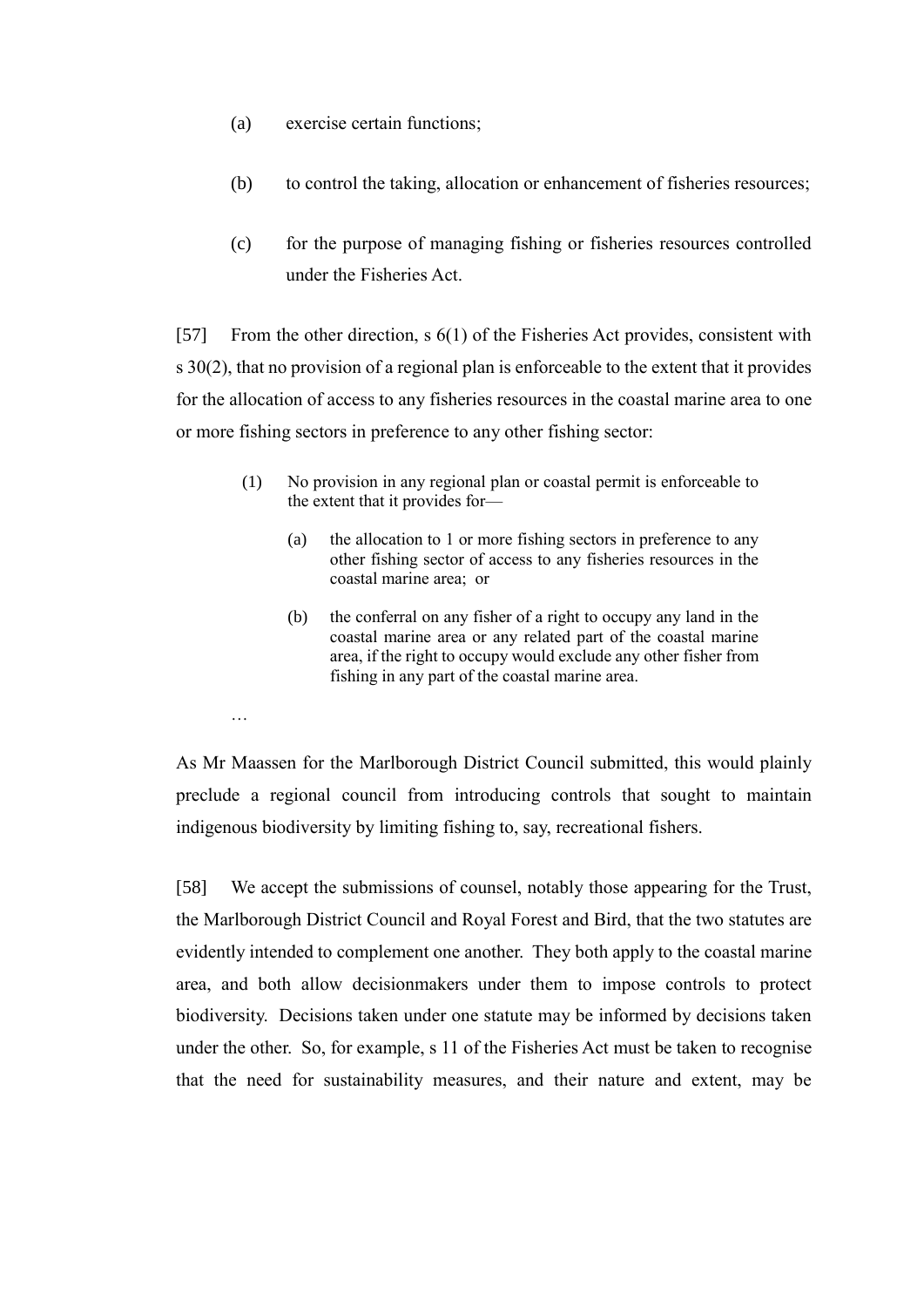influenced by existing controls in a regional plan (or for that matter, in a management strategy or plan under the Conservation Act  $1987$ ).<sup>67</sup>

# *Maintaining indigenous biodiversity is a discrete function*

<span id="page-26-0"></span>[59] The next point is that the intrinsically important function of maintaining indigenous biodiversity is not subordinated to other functions of regional councils. Counsel referred us to *Property Rights*, in which the appellant argued that s 30(1)(ga) conferred on regional councils no power to make rules controlling the use of land to maintain indigenous biodiversity.<sup>68</sup> When rejecting this plainly incorrect claim Kós J explained that a regional council's power to make rules extends to any function conferred on it under the Act, including that of maintaining indigenous biodiversity.<sup>69</sup> He added that the function of maintaining indigenous biodiversity is broader than that of controlling the use of land, though it may include such controls.<sup>70</sup> We agree.

### *In this case maintaining indigenous biodiversity engages other council functions*

<span id="page-26-1"></span>[60] That said, counsel for the Attorney and the Council submitted that the controls needed to maintain indigenous biodiversity are in practice likely to require the exercise of functions that are expressly subject to s 30(2). In this case the Council proposes to prohibit the removal, damage or destruction of any flora or fauna in three specified areas of the Motiti natural environment, which would include restricting fishing. As Ms Hill submitted for the Council, that means it is acting to control the taking of fisheries resources. She and Mr Anderson agreed that the use of the control function in s  $30(1)(d)(i)$  (the control of land and associated natural and physical resources) is "nearly unavoidable" if the Council is to maintain indigenous biodiversity in this way. As noted at [33] above, the definitions of "land" and "natural and physical resources" are very broad. Ms Hill pointed out that a council will engage  $s \frac{30(1)(d)(i)}{i}$ , and potentially subs (d)(ii) and (vii), if it authorises activities in the coastal marine area that would otherwise be prohibited under s 12. She accepted that the BOP Council's controls will in fact engage s  $30(1)(d)(i)$  and illustrated the point with a table

<sup>67</sup> *Reay v Minister of Conservation* [2015] NZCA 461 at [20]–[21].

<sup>68</sup> *Property Rights in New Zealand Inc*, above n 61.

 $\frac{69}{70}$  At [30].

At  $[32]$ .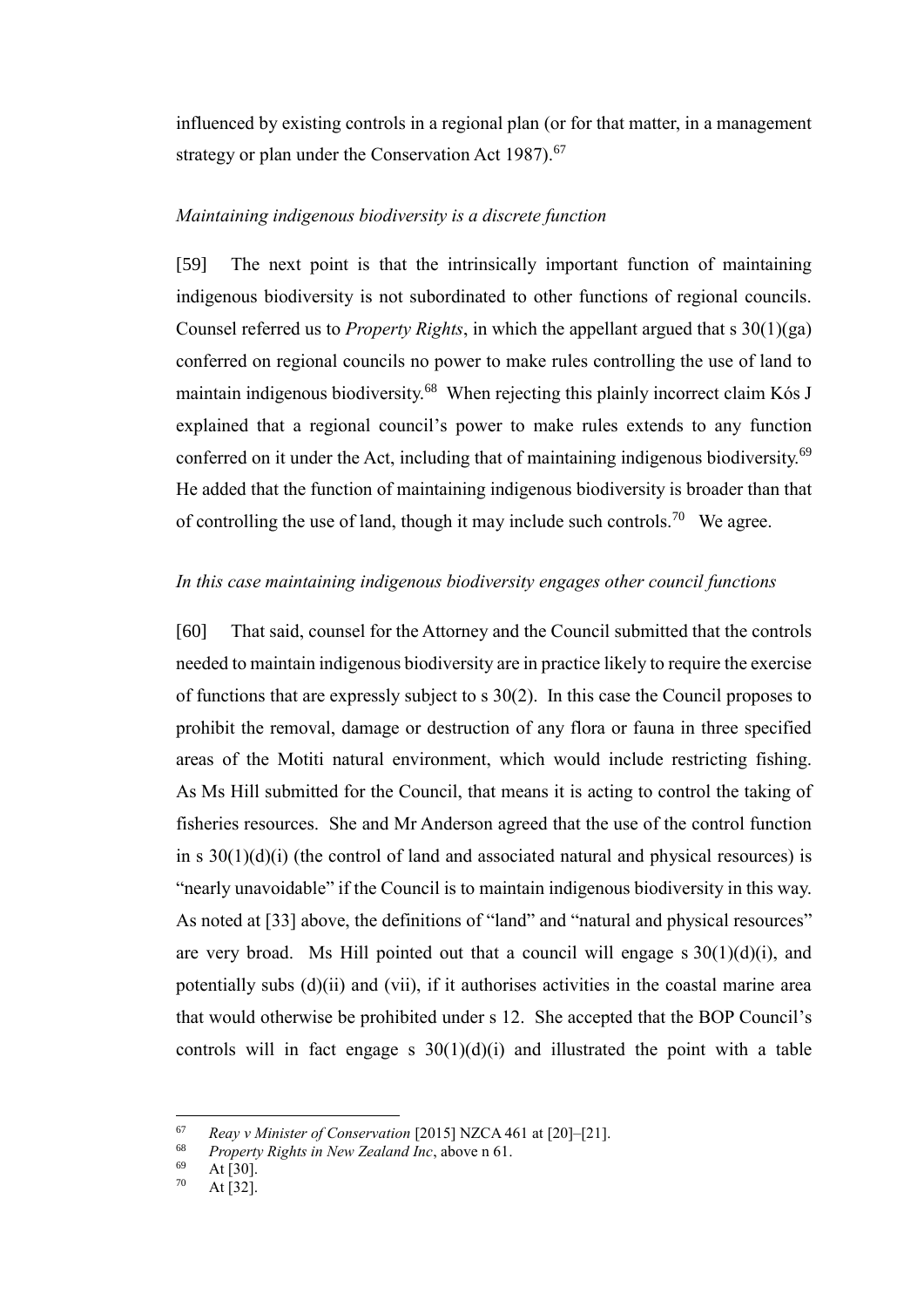demonstrating how a range of activities taken to preserve indigenous biodiversity in the coastal marine area would do so.

[61] We agree that the controls will engage s  $30(1)(d)(i)$  and potentially subs (d)(ii) and (vii) in this case, and perhaps in many cases. No counsel drew our attention to an example in which a control that prohibited the taking of fisheries resources from the sea bed or water column in the coastal marine area would fail to do so. This point has implications for Whata J's conclusion that the s  $30(1)(ga)$  function of maintaining indigenous biodiversity should be exercised only to the extent strictly necessary, as we explain below.

[62] The legislation evidently contemplates this overlap in functions. That conclusion results from the shared control assigned to regional councils and the Minister of Conservation under s  $30(1)(d)$ . The protection of indigenous biodiversity is vested in a regional council, not the Minister, under  $s \frac{30(1)(ga)}{ba}$ , but as explained above the Minister is responsible for the NZCPS, which specifies objectives of the RMA in the coastal marine area.<sup>71</sup> It is presumably for this reason that s  $30(1)(d)$ speaks of regional councils exercising control in the coastal marine area "in conjunction with" the Minister of Conservation.

## *The objective of the prohibition in s 30(2)*

<span id="page-27-0"></span>[63] Turning to the language of s 30(2), the prohibition that it enacts is aimed at the act of managing fisheries resources to control their taking, allocation or enhancement. These are all Fisheries Act concepts; that Act defines what fisheries resources are and it authorises the Minister to manage their taking, allocation or enhancement by setting total allowable catches, allocating taking rights to commercial, recreational and customary fishers, and establishing sustainability measures, all for the objective of ensuring that fisheries resources are used sustainably. Section 6 of the Fisheries Act confirms that the allocation of rights of access to fisheries resources is the sole responsibility of the Minister.

<sup>&</sup>lt;sup>71</sup> The objectives are specified in the RMA, s  $58(1)$ .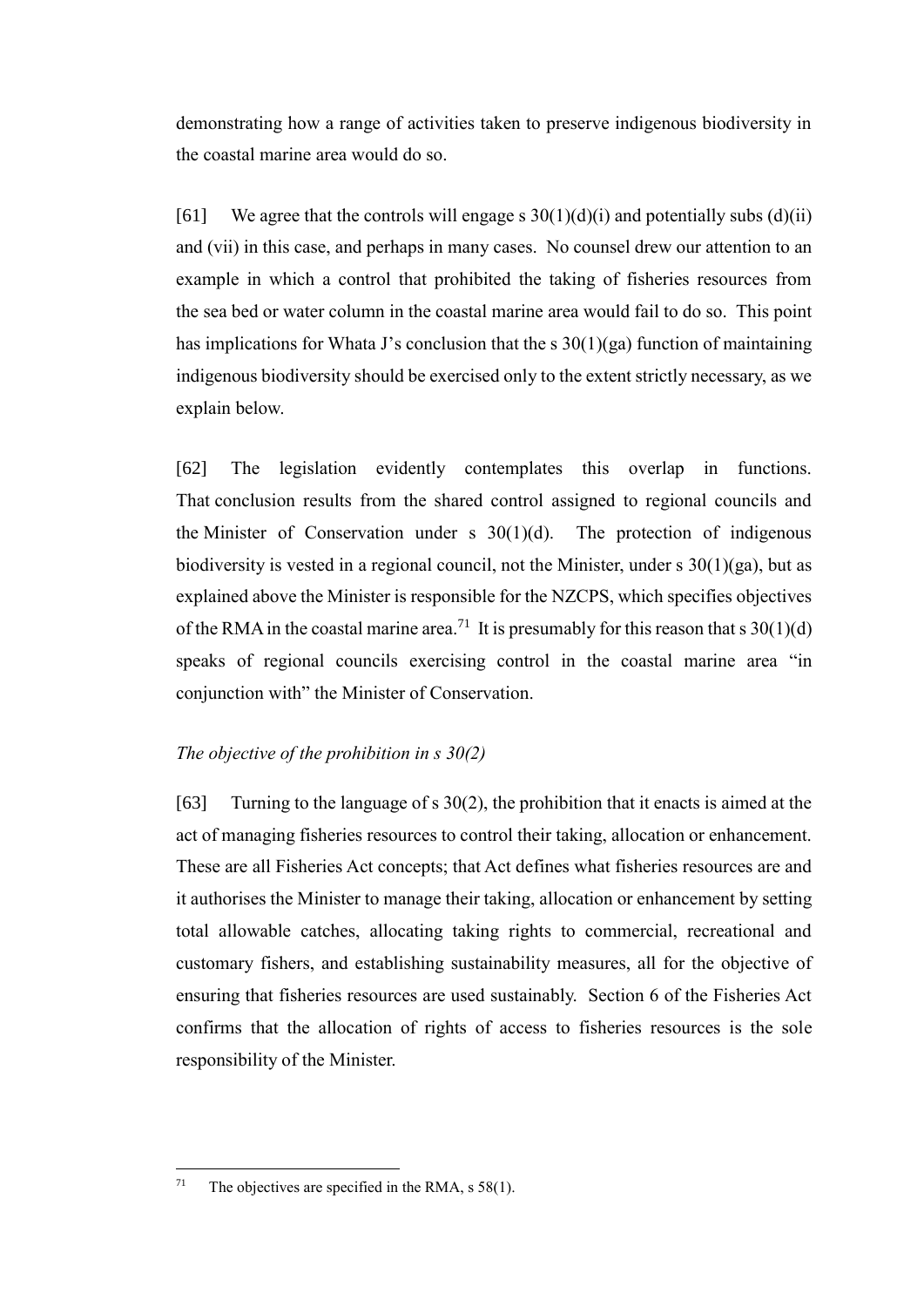### *Regional council functions in practice*

<span id="page-28-0"></span>[64] The question which next arises is how a council may decide when a control implemented under s  $30(1)(d)(i)$ , (ii) or (vii) will contravene s  $30(2)$ . Counsel agreed that the purpose of a control is to be gauged objectively. Mr Anderson, for the Attorney, identified five indicia; they are necessity, type, scope, scale and location:

- (a) *Necessity* means whether the objective of the control is already being met through measures implemented under the Fisheries Act;
- (b) *Type* refers to the type of control. Controls that set catch limits or allocate fisheries resources among fishing sectors or establish sustainability measures for fish stocks would likely amount to fisheries management;
- (c) *Scope*: a control aimed at indigenous biodiversity is likely not to discriminate among forms or species;
- (d) *Scale*: the larger the scale of the control the more likely it is to amount to fisheries management;
- (e) *Location*: the more specific the location and the more significant its biodiversity values, the less likely it is that a control will contravene s 30(2).

[65] Ms Appleyard took issue with these criteria, but we have rejected the premise of her submissions, which was that a regional council cannot control the activity of fishing where that activity is regulated under the Fisheries Act. We have accepted that it may do so provided it does not act for Fisheries Act purposes. We consider that the five indicia may provide some objective guidance when assessing whether a given control would contravene s 30(2) in any given factual setting.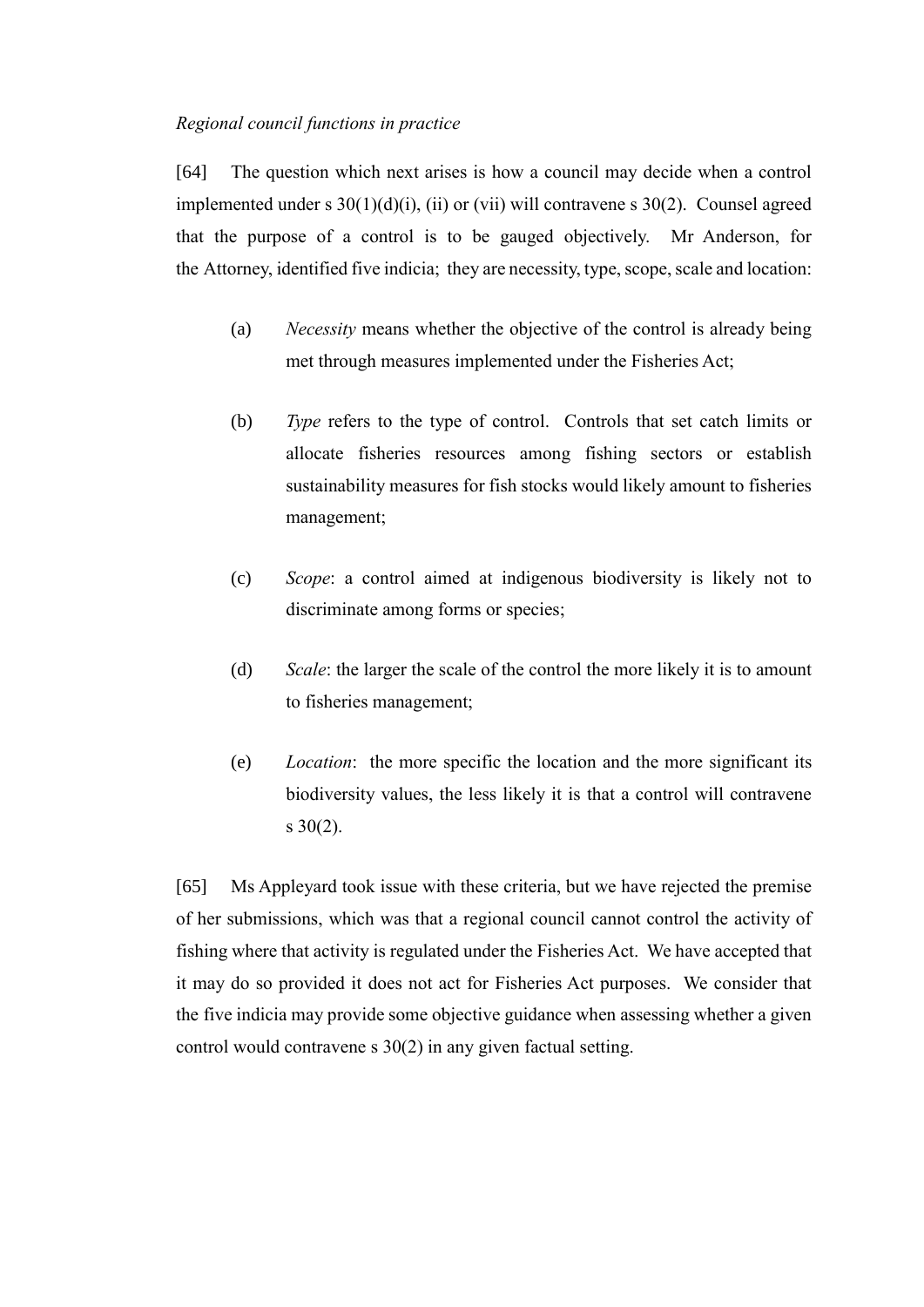# *Duplication of function and institutional competence*

<span id="page-29-0"></span>[66] We deal finally with the questions of duplication and institutional competence. Ms Appleyard argued that Parliament cannot have intended to assign to regional councils functions that ought to be managed centrally by an agency with the institutional resources and competencies to do so. She argued that fisheries management is a highly specialised discipline requiring expertise, scientific knowledge and specific regulatory and enforcement capability, all of which regional councils lack. For the BOP Council Ms Hill readily acknowledged that it lacks the resources and expertise to undertake fisheries management. But that function is not synonymous with the local protection of indigenous biodiversity. And we have explained above, overlapping responsibilities in the coastal marine area are a deliberate choice on the legislature's part.

# *Conclusion: a regional council may perform its s 30 functions in the coastal marine area provided it does not act for Fisheries Act purposes*

<span id="page-29-1"></span>[67] For these reasons the answer to question one is a qualified "yes". The effect of s 30(2) is that a regional council may control fishing and fisheries resources in the exercise of its s 30 functions including the listed s  $30(1)(d)$  functions provided it does not do so to manage those resources for Fisheries Act purposes, which include those mentioned in [44] above.

# **Question Two: Can a regional council exercise all of its functions under the RMA concerning the protection of Māori values and interests in the coastal marine area provided that they are not inconsistent with the special provision made for Māori interests under the Fisheries Act?**

<span id="page-29-2"></span>[68] We can deal with this question quite shortly.

[69] The Fisheries Act makes special provision for Māori, giving effect in part to Treaty settlements. Part 9 recognises customary fishing rights. Section 174 provides:

## **174 Object**

The object of [sections 175 to 185](http://legislation.govt.nz/act/public/1996/0088/latest/link.aspx?id=DLM397959#DLM397959) is to make, in relation to areas of New Zealand fisheries waters (being estuarine or littoral coastal waters) that have customarily been of special significance to any iwi or hapu either-

(a) as a source of food; or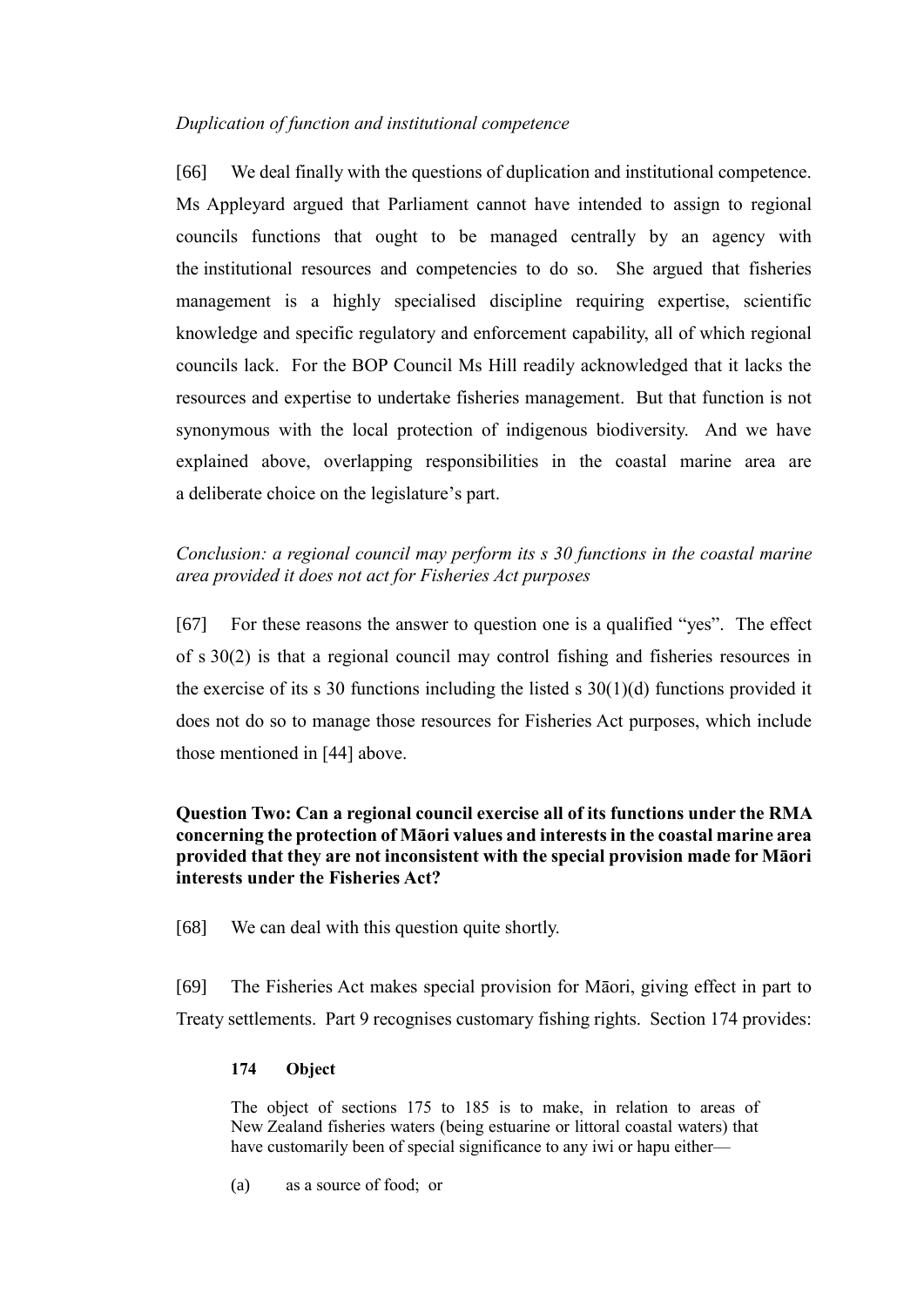(b) for spiritual or cultural reasons,—

better provision for the recognition of rangatiratanga and of the right secured in relation to fisheries by Article II of the Treaty of Waitangi.

[70] Under s 175 an area of New Zealand fisheries waters may be declared a taiapure-local fishery having regard to its special significance to an iwi or hapu as a source of food or for spiritual or cultural reasons.<sup>72</sup> A committee of management must be appointed.<sup>73</sup> It may make recommendations for conservation and management of fish, aquatic life or seaweed in the fishery. In this way the Act provides for the exercise of kaitiakitanga or guardianship over the fishery. The Act also allows the Governor-General to make regulations providing for customary fishing for food gathering that is not commercial or for pecuniary gain.<sup>74</sup>

[71] These provisions are not directly applicable in this case. The Trust does not seek to establish a taiapure around the reefs that are to be the subject of protection, nor does it seek to provide for customary fishing rights there. It supports the Council's proposal that all fishing be prohibited. Such a ban may align with Māori cultural norms and interests. The ban has the effect of a rāhui, a tool used from ancient times to prohibit the taking of an identified species for cultural reasons, and a prohibition on taking a species or damaging habitat is an expression of kaitiakitanga.

[72] Some of the submissions before us indicate that in other circumstances conflict could arise between Māori commercial or customary fishing rights and the exercise of a regional council's power to protect indigenous biodiversity. Notably, the New Zealand Māori Council, which is the fifth respondent, takes the position that s 30(2) would preclude a regional council from banning fishing in a taiapure fishery. Other intervenors submit that when an area has been declared a taiapure fishery it is unlikely that a council would find it necessary to ban fishing there in the interests of protecting indigenous biodiversity. We do not need to decide these points and we do not have all the information we might need to do so. Still less can we decide whether or how s 30(2) would apply when Māori commercial fishing

 $^{72}$  Fisheries Act, s 177.

 $\frac{73}{74}$  Section 184.

Section 186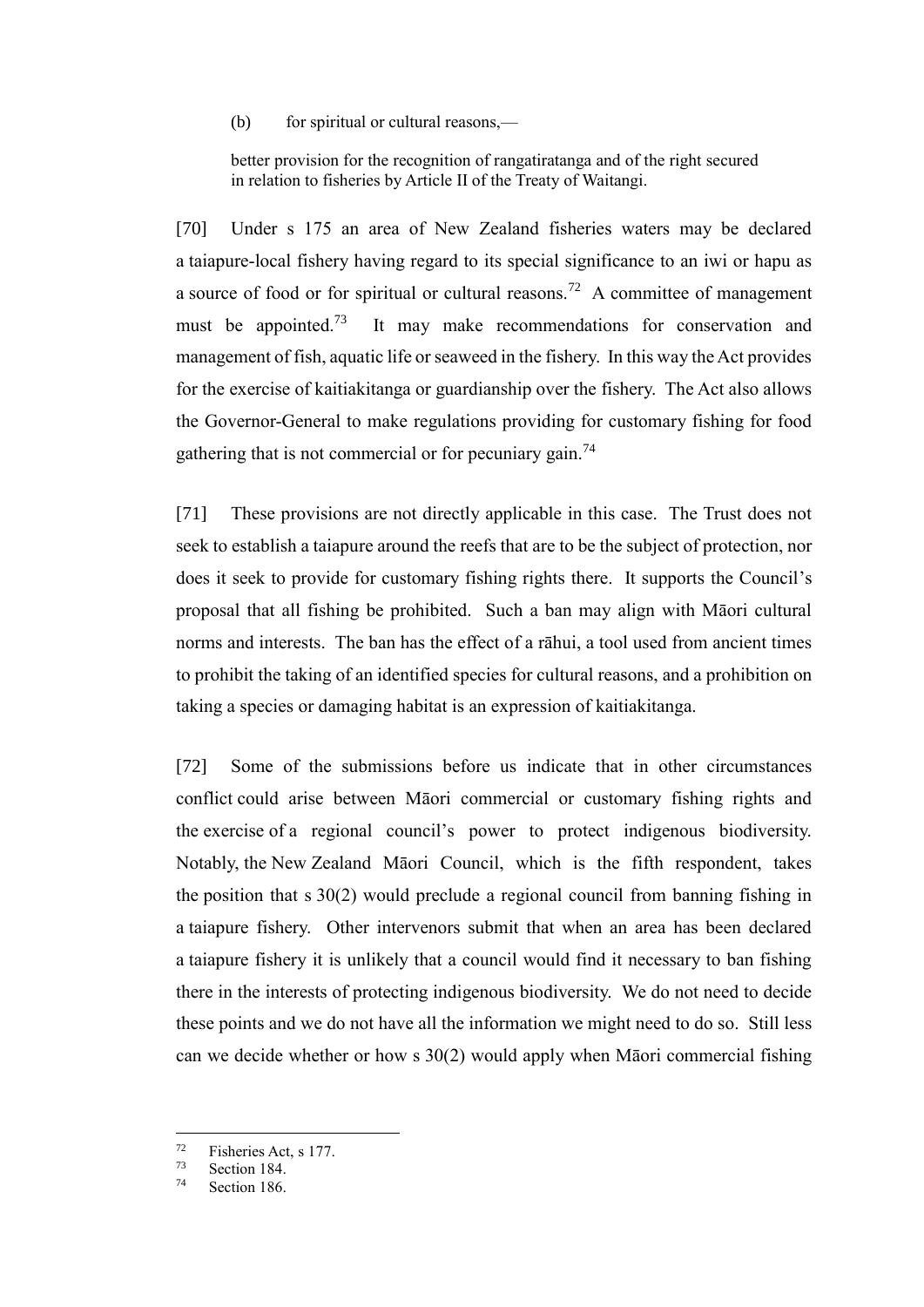interests are engaged. That would raise Treaty considerations that have not been addressed in argument.

[73] For present purposes, what may properly be said is that the control of fisheries under the Fisheries Act extends to provision (in part 9) for taiapure-local and customary fishing, and a regional council may be required to bear that in mind when determining in any particular setting whether s 30(2) precludes the exercise of its functions under s  $30(1)(d)(i)$ , (ii), and (vii). This is a sufficient answer to question two. It is consistent with Whata J's reasoning, which was that the two statutes are complementary as regards matters Māori but where they are in conflict the Fisheries Act prevails.<sup>75</sup>

# **Question Three: To what extent, if any, does s 30(2) of the RMA prevent a regional council from performing its function to maintain indigenous biodiversity under s 30(1)(ga)? In answering this question, is it correct to say that it is only appropriate for a regional council to exercise this function if it is strictly necessary to achieve that purpose?**

<span id="page-31-0"></span>[74] We turn to question three. As noted above, Whata J concluded that the function of maintaining indigenous biodiversity is not subject to s  $30(2)$ .<sup>76</sup> Recognising that the Fisheries Act regime must however prevail, he held that a regional council may exercise its control over indigenous biodiversity but must do so "only to the extent strictly necessary" when dealing with fisheries resources controlled under the Fisheries Act. He concluded that any control over fishing must be demonstrably necessary to maintain indigenous biodiversity.<sup>77</sup> In his second judgment he clarified this reasoning, explaining that it was not intended to establish a test but rather summarised his reasons.<sup>78</sup>

[75] In their cross-appeal the Trust sought to exclude the language of strict necessity, arguing that s 30(2) does not constrain the function of protecting indigenous biodiversity. The Attorney's position, as noted above, is that a council will inevitably use one of the s  $30(1)(d)$  controls to controlling fishing in the coastal marine area.

 $75$ First judgment of Whata J, above n 5, at [14] and [16]. We note that under s 6 of the Fisheries Act a regional plan may not give any fishing sector preferential access to fisheries resources.

 $\frac{76}{77}$  At [128].

At  $[130]$ .

<sup>&</sup>lt;sup>78</sup> Second judgment of Whata J, above n 7, at  $[23(c)]$ .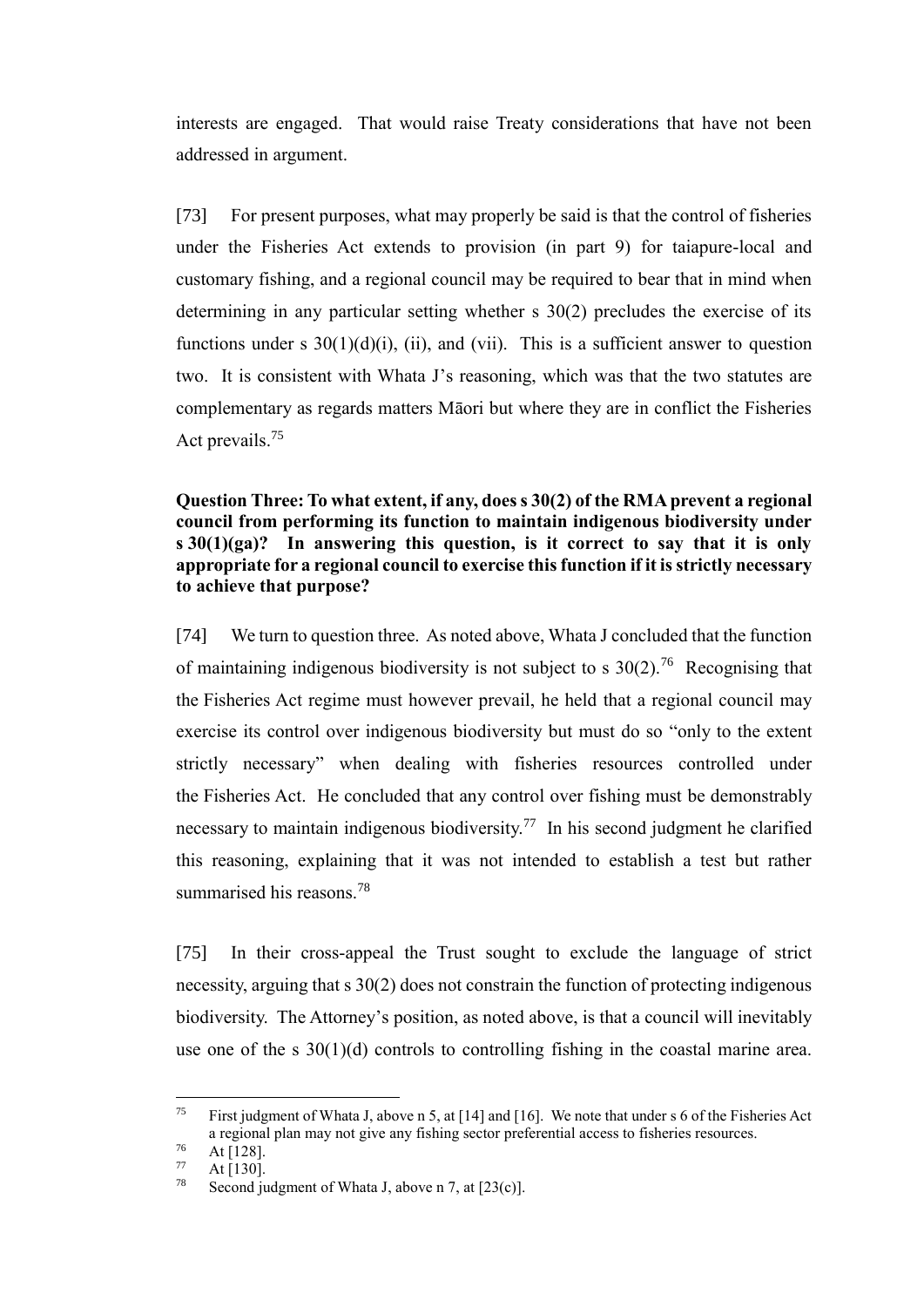If he is wrong in that, he supports the judgment below on this point. For the most part, other respondents argued that the language of strict necessity is unnecessary and unworkable.

[76] The Act does not specify that the function of maintaining indigenous biodiversity is subject to s 30(2). We have recognised above that it is an independent and important function. The legislation nowhere says that it may be exercised only when strictly necessary. To that extent we agree with Mr Enright, for the Trust, and Mr Maassen, who forcefully advanced this point. It is not the case that a regional council may exercise its power of maintaining indigenous biodiversity only when strictly necessary when dealing with fisheries resources controlled under the Fisheries Act. But any controls imposed under subs  $30(1)(d)(i)$ , (ii) or (vii) are expressly subject to s 30(2). For reasons given at [60] above, the particular controls to be imposed in this case will engage s  $30(1)(d)(i)$  (and potentially subs  $(d)(ii)$  and  $(viii)$ ). That being so, those controls are subject to s 30(2) in the terms we have expressed. More than that it is not necessary to say. We answer question three accordingly.

# **Question Four: Did the High Court err by setting aside the declaration made by the Environment Court and should it have made a different declaration?**

<span id="page-32-0"></span>[77] The Environment Court made declarations to the effect that the BOP Council could lawfully include provisions in the Plan for spatially defined parts of the coastal marine area to achieve the purpose of maintaining indigenous biological diversity.<sup>79</sup> In his first judgment Whata J disapproved of those declarations and indicated that he was not minded to make any formal declaration himself having regard to the broad subject matter and the need for flexibility in the application of the two Acts. $80$ He invited submissions.

[78] In his second judgment Whata J remarked that the submissions had fortified him in his conclusion that declarations ought not be made.<sup>81</sup> Declarations in answer to the broad, essentially hypothetical questions posed would run the risk of overreach or oversimplification. His reasons were that:

<sup>&</sup>lt;sup>79</sup> EnvC Declaratory judgment, above n 13.<br> $^{80}$  Einst judgment of Whata Labove n 5, at I

<sup>&</sup>lt;sup>80</sup> First judgment of Whata J, above n 5, at [137].<br><sup>81</sup> Second judgment of Whata J, above n 7, at [16]

Second judgment of Whata J, above n 7, at  $[16]$ .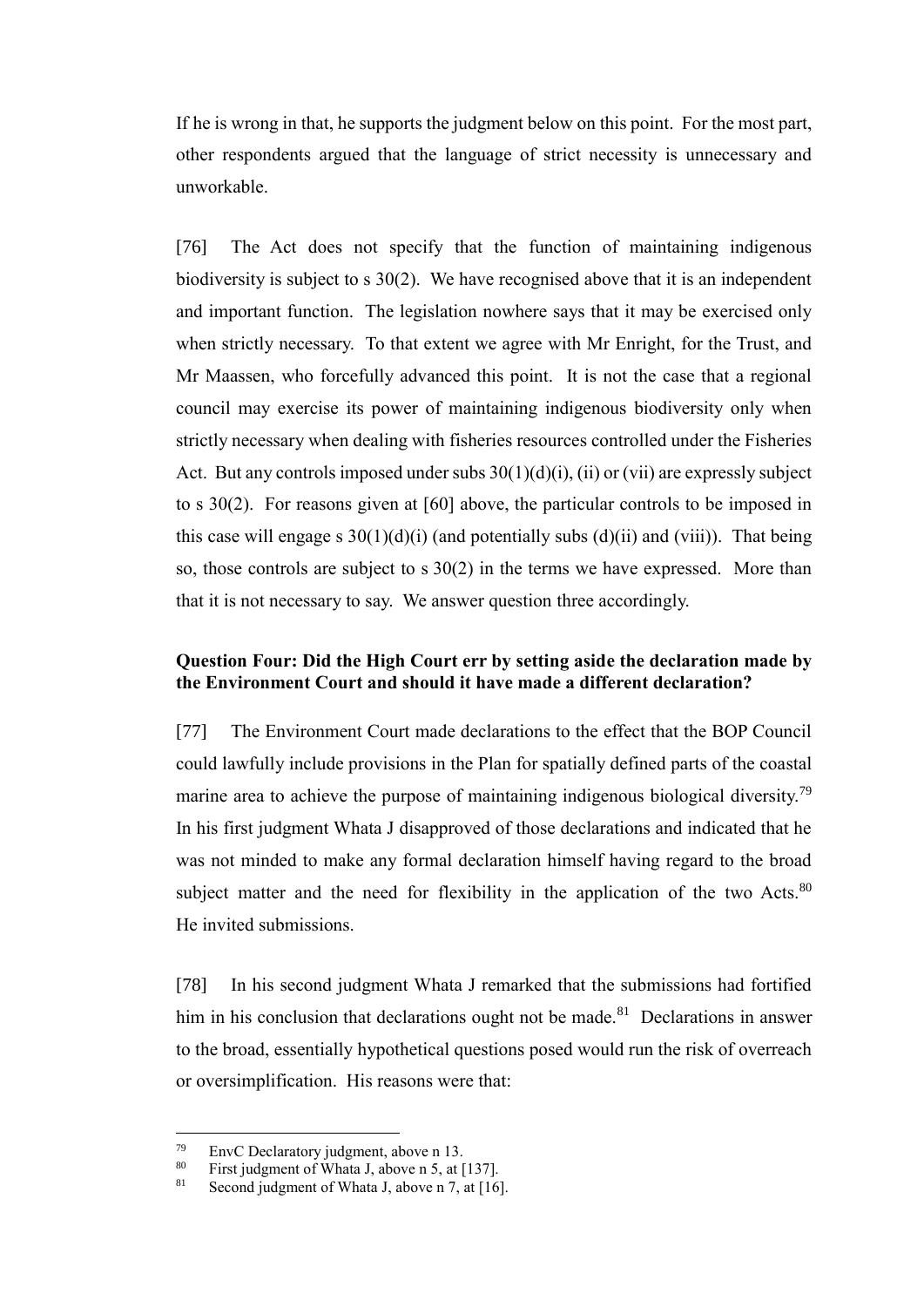[20] ... in this case, I was not invited to interpret the scope of a statutory power in light of, or for the purpose of application to a particular set of facts. Rather, I was invited by the Attorney-General to define the scope of s 30(2) and the relationship between s  $30(1)(ga)$  and (2) without regard to any particular fact scenario.

[21] For the reasons expressed at length in the judgment, I resolved that primacy is generally afforded to the FA on the sustainable utilisation of fisheries resources and the management of the effects of fishing on the biological sustainability of the aquatic environment as a resource for fishing needs, but the two Acts envisage overlapping control of fishing and the effects of fishing. The legality of control in disputed areas will need to be worked out at the finer grain, including in respect of rules relating to Māori matters or interests and the application of s  $30(1)(ga)$ . As Ms Dixon submits, RMA Schedule 1 hearings are the appropriate forums for such analysis.

[22] Finally, I do not accept that a declaration brings greater clarity to the general public than the answers provided at [131]–[134], upon which any declaration might be based. Conversely, a declaration may give the illusion, as Mr Maassen suggests, of finality when closer scrutiny in the particular circumstances of the case may be required.

[79] A number of the parties appearing before us contended that declarations ought to be made,<sup>82</sup> while others resisted for the reasons given by Whata  $J^{83}$  The arguments in support were that:

- (a) declarations are needed to remedy a lack of clarity about implementation of s 30 mechanisms;
- (b) absent declarations, there is much room for argument about the meaning of the Court's judgment;
- (c) assistance is needed for parties who are likely to engage in advocacy under the RMA without the assistance of legal counsel; and
- (d) any ambiguity in the declarations would be resolved by reference to the circumstances of this case.

[80] We think that Whata J was right, and for the reasons he gave. Declarations are not appropriate in this case. The questions of law arise in a factual setting but they

<sup>82</sup> <sup>82</sup> The first, fourth, fifth, and seventh respondents.<br><sup>83</sup> The Attorney-General and the second and third

The Attorney-General and the second and third respondents.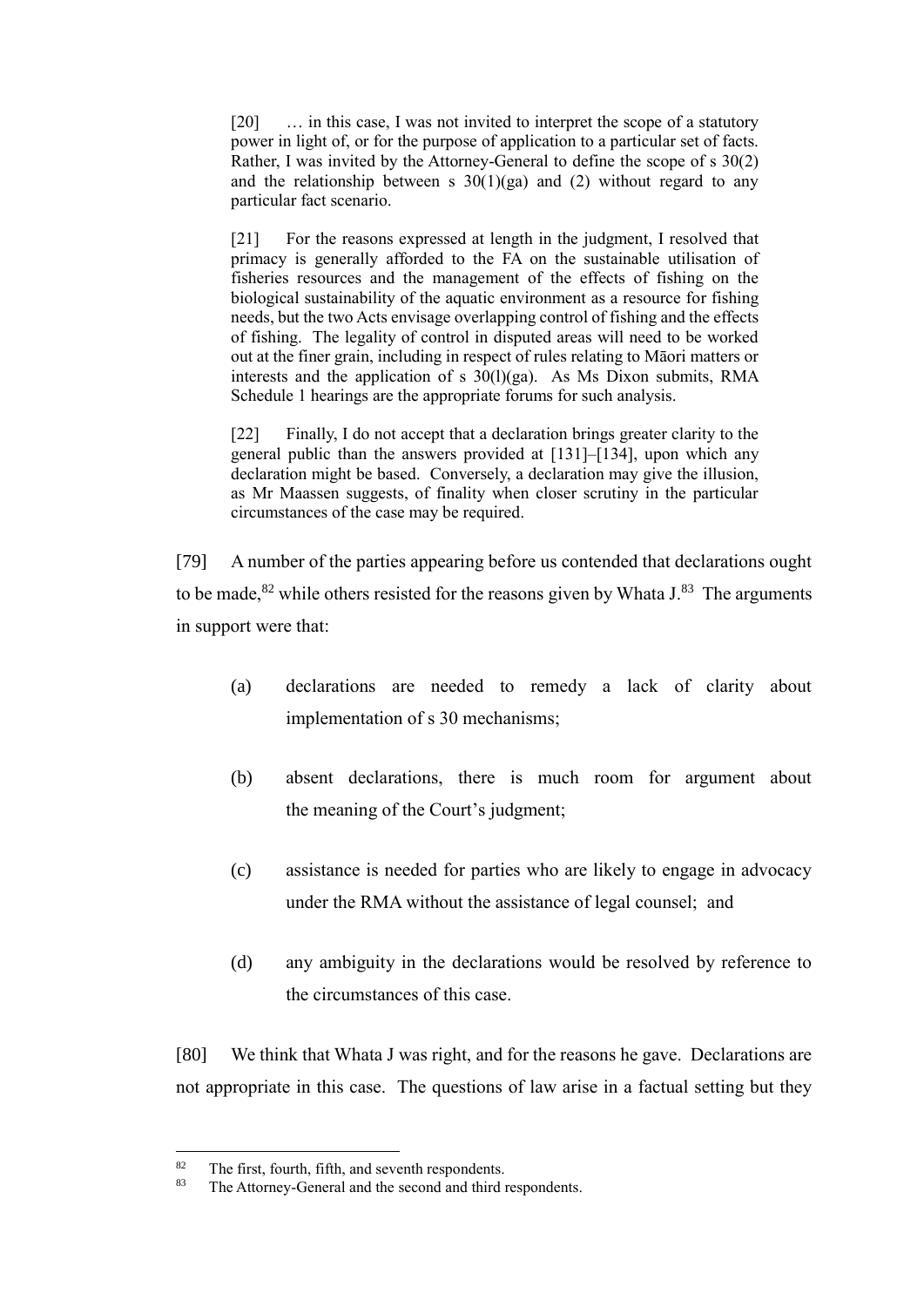have come before us in a way that separates them from that setting. They are expressed in a very general way. We have sought to answer them in their legal and factual context, and to the extent appropriate. It would be very difficult to craft declarations that neatly encapsulate the reasons we have given. The consequence is that our reasons must be interpreted to determine whether the answers we have given apply in any given setting, but that is unavoidable.

#### **Decision**

- <span id="page-34-0"></span>[81] We answer the questions as follows:
	- (a) Ouestion One: Does s  $30(2)$  of the RMA only prevent a regional council from controlling activity in the coastal marine area if the purpose of those controls is either to manage the utilisation of fisheries resources or to maintain the sustainability of the aquatic environment as a fishing resource?

The effect of s 30(2) is that a regional council may control fisheries resources in the exercise of its s 30 functions including the listed s 30(1)(d) functions provided it does not do so to manage those resources for Fisheries Act purposes. See the discussion at [51]–[67] of the judgment.

(b) Question Two: Can a regional council exercise all of its functions under the RMA concerning the protection of Māori values and interests in the coastal marine area provided that they are not inconsistent with the special provision made for Māori interests under the Fisheries Act?

The control of fisheries under the Fisheries Act extends to provision for taiapure-local and customary fishing, and a regional council may be required to bear that in mind when determining in a particular setting whether s 30(2) precludes the exercise of its functions under s  $30(1)(d)(i)$ , (ii) or (viii). It is otherwise not necessary or appropriate to answer the question in this case. See discussion at [68]–[73] of the judgment.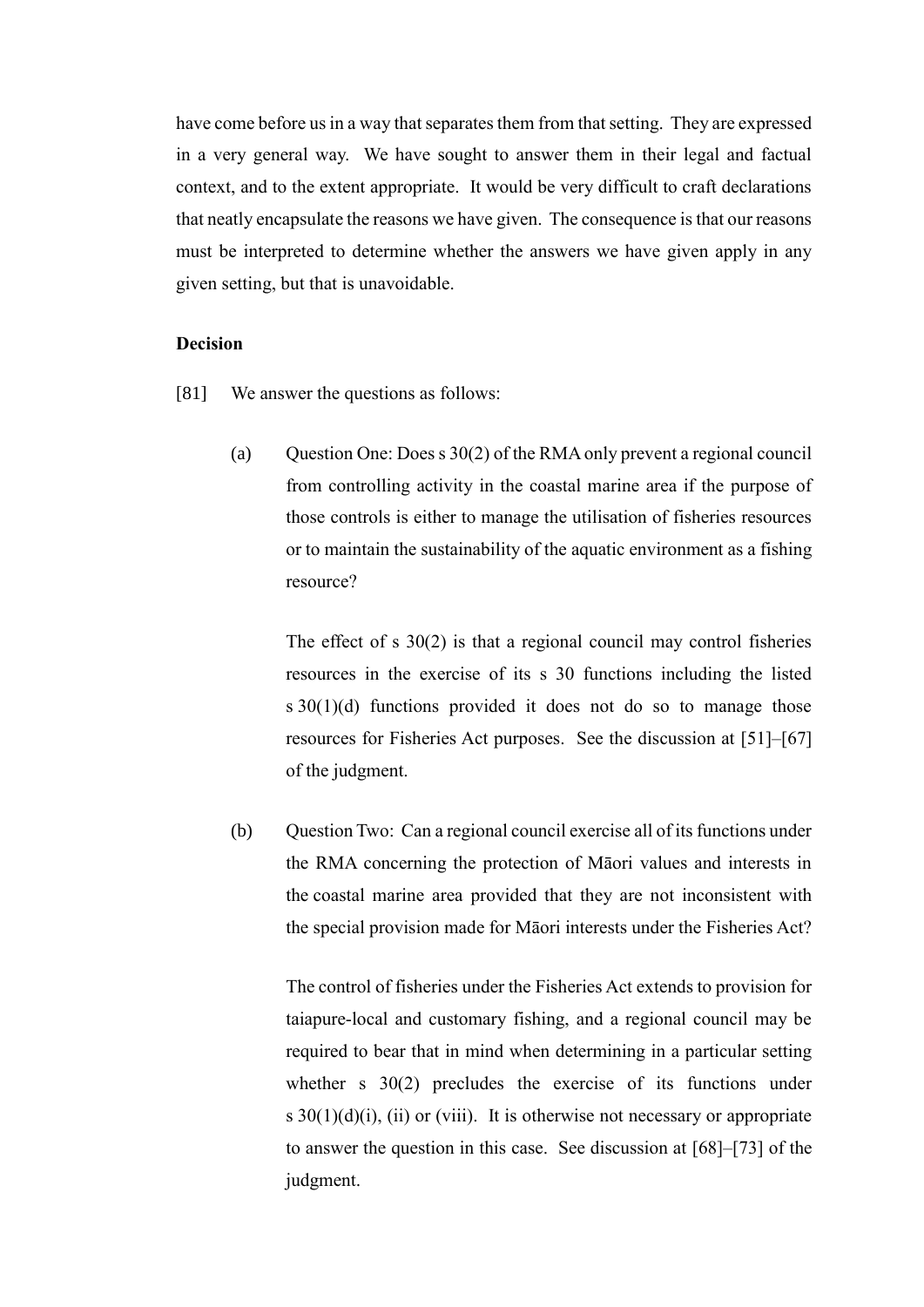(c) Question Three: To what extent, if any, does s 30(2) of the RMA prevent a regional council from performing its function to maintain indigenous biodiversity under s 30(1)(ga)? In answering this question, is it correct to say that it is only appropriate for a regional council to exercise this function if it is strictly necessary to achieve that purpose?

The RMA does not specify that the function of maintaining indigenous biodiversity in s  $30(1)(ga)$  is subject to s  $30(2)$ . It is not the case that a regional council may exercise this function only when strictly necessary when dealing with fisheries resources controlled under the Fisheries Act. But any controls imposed under s  $30(1)(d)(i)$ , (ii) or (vii) are subject to s  $30(2)$ . Section  $30(1)(ga)$  policies can be subject to s 30(2) where specified s 30(1)(d) functions are also invoked. See discussion at [60]–[61] and [74]–[76] of the judgment.

(d) Question Four: Did the High Court err by setting aside the declaration made by the Environment Court and should it have made a different declaration?

No. Whata J was correct for the reasons he gave. The questions of law have been separated from their factual setting and are expressed in a very general way. It would be difficult to craft declarations that encapsulate the reasons we have given. See discussion at [77]–[80] of the judgment.

### **Costs**

<span id="page-35-0"></span>[82] The answers that we have given result in the Attorney enjoying a degree of success on the appeal. It would not be appropriate to award costs against the Trust, which has also enjoyed some success and deserves credit for taking the action that has led to the BOP Council imposing the controls at issue in this case. The other parties are intervenors. In the circumstances costs will lie where they fall.